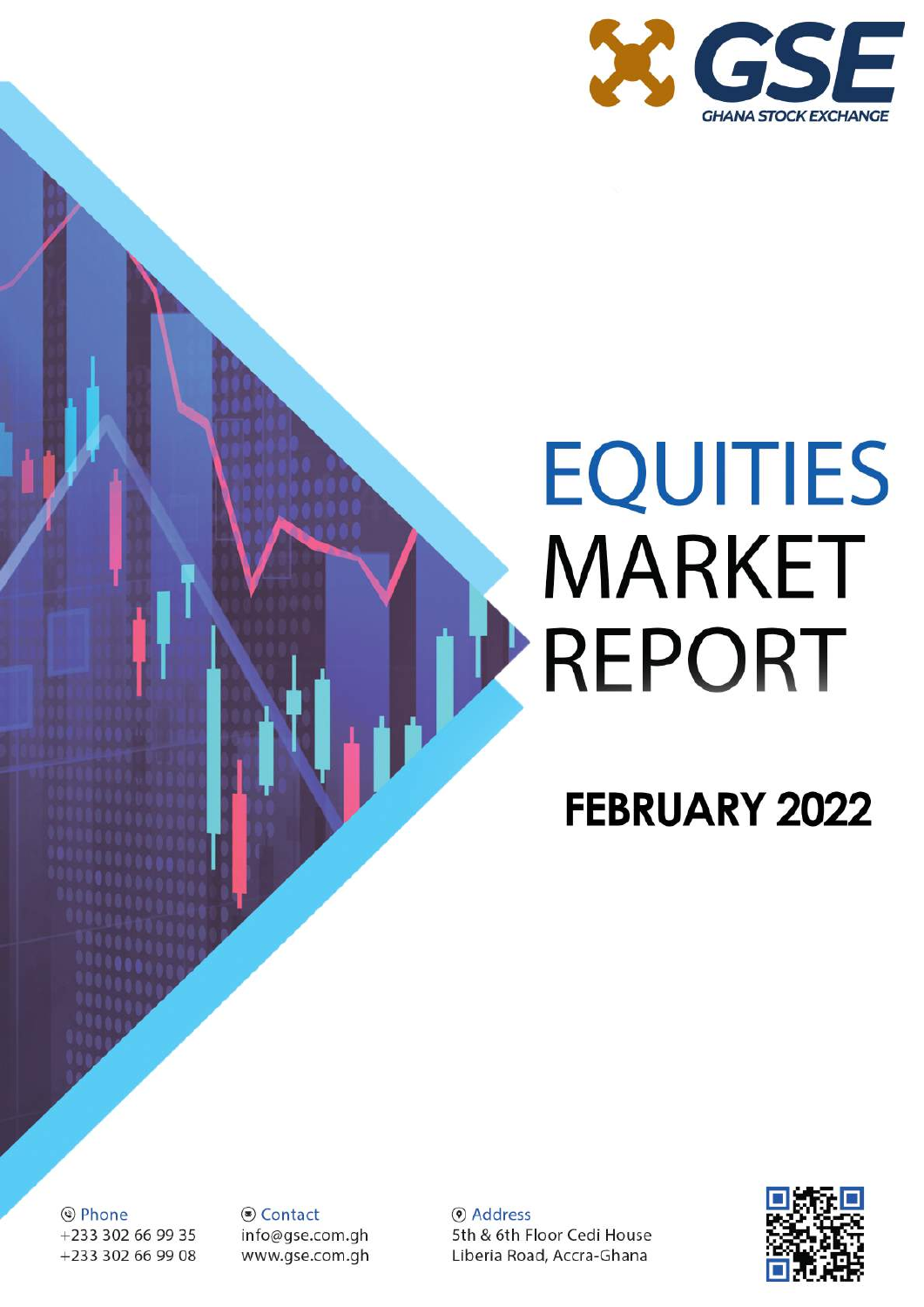## **Table of Contents**

#### **TABLE OF CONTENTS**

- **PAGE1–MARKETHIGHLIGHTS**
- **PAGE 2 GSE FINANCIAL STOCK INDEX SUMMARY & ECONOMIC INDICATORS**
- **PAGE3–GSEINDEXSUMMARY&MARKETACTIVITIESSUMMARYFROM1990TODATE**
- PAGE 4 MARKET ACTIVITIES FOR FEBRUARY ONLY (2021 VS 2022)
- **PAGE 5 SECTORAL DISTRIBUTION OF TRADES FOR FEBRUARY 2022**
- **PAGE6–SECTORALDISTRIBUTIONOFTRADESFORFEBRUARY2022CONTINUED**
- **PAGE7–GRAPHOFMARKETCAPITALIZATIONANDGSECOMPOSITEINDEX(FEBRUARY2021–FEBRUARY2022)**
- **PAGE8–GRAPHOFVOLUMEANDVALUETRADED(FEBRUARY2021–FEBRUARY2022)**
- **PAGE9–SECTORALDISTRIBUTIONOFMARKETCAPITALIZATIONFORFEBRUARY2022**
- **PAGE 10 SECTORAL DISTRIBUTION OF MARKET CAPITALIZATION FOR FEBRUARY 2022 CONTINUED**
- **PAGE 11 PROFILE OF LISTED COMPANIES**
- **PAGE 12 PRIMARY ISSUANCES AND CORPORATE ACTIONS**
- **PAGE 13 PRIMARY ISSUANCES AND CORPORATE ACTIONS CONTINUED**
- **PAGE 14 BROKER RANKINGS FOR FEBRUARY 2022**
- **PAGE 15 CLIENT TYPE RANKINGS FOR JANUARY TO FEBRUARY 2022**
- PAGE 16 CLIENT TYPE RANKINGS (FEBRUARY 2021 vs FEBRUARY 2022)

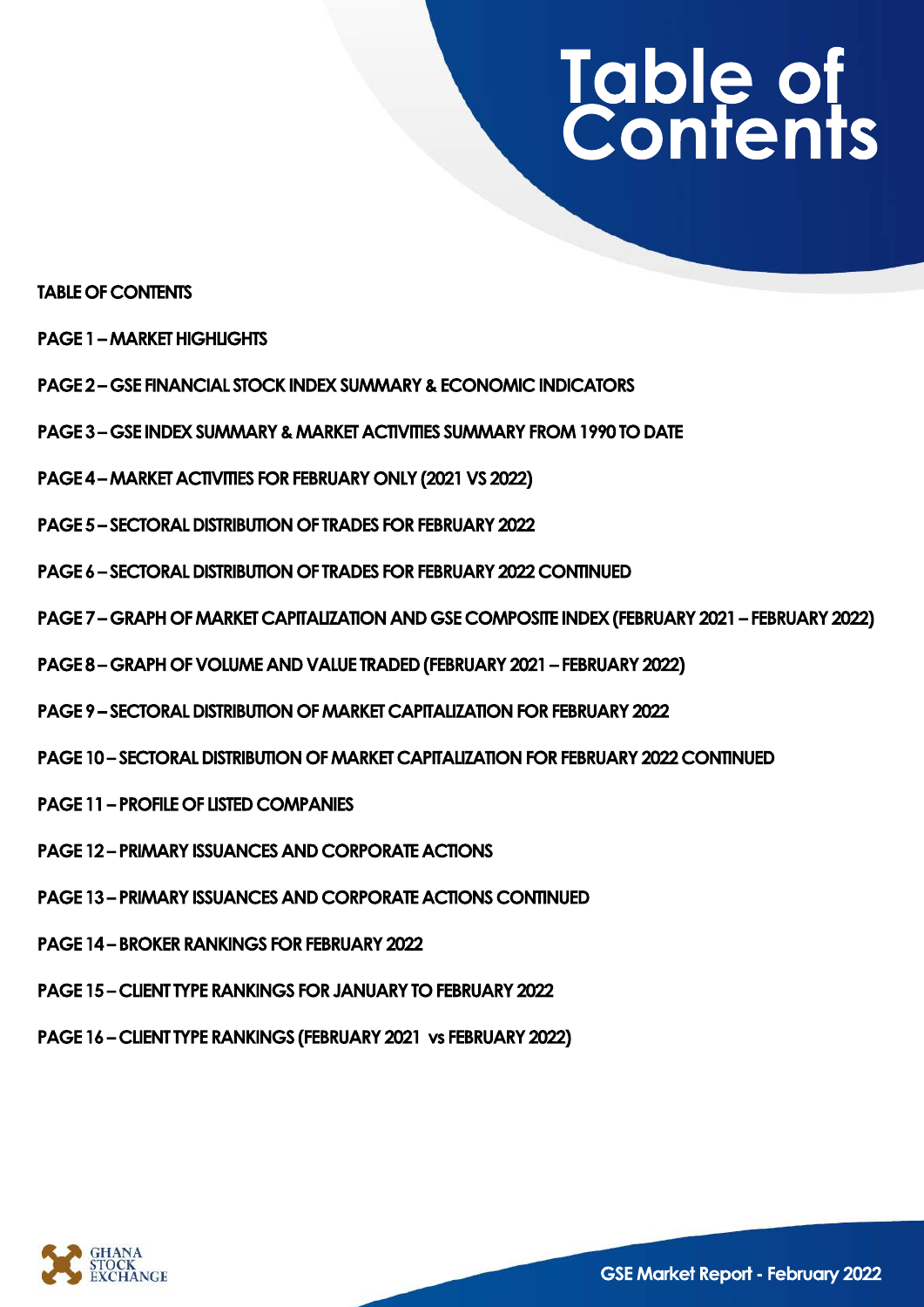#### **MARKET HIGHLIGHTS**

| <b>GSE STOCK INDICES/CAPITALIZATION</b>    |           | FEB 2022 YTD CHANGE | <b>FEB 2021</b> | <b>YTD CHANGE</b> |
|--------------------------------------------|-----------|---------------------|-----------------|-------------------|
| <b>GSE COMPOSITE INDEX (GSE-CI)</b>        | 2.696.45  | $-3.33%$            | 2,200.92        | 13.36%            |
| <b>GSE FINANCIAL STOCK INDEX (GSE-FSI)</b> | 2.118.96  | $-1.53%$            | 1.873.31        | 5.08%             |
| MARKET CAPITALIZATION (GH¢ M)              | 62.881.97 | $-2.50%$            | 57.152.18       | 5.11%             |
| DOMESTIC CAPITALIZATION (GHC M)            | 28.285.53 | $-3.22\%$           | 21.284.26       | 4.39%             |

| <b>MARKET TURNOVER</b>           | <b>FEB 2022</b> | <b>FEB 2021</b> | <b>YOY CHANGE</b> |
|----------------------------------|-----------------|-----------------|-------------------|
| VOLUME TRADED                    | 31,108,719      | 44,503,068      | $-30.10%$         |
| VALUE TRADED (GH¢)               | 26,429,969.61   | 35,225,941.43   | $-24.97%$         |
| <b>NUMBER OF TRANSACTIONS</b>    | 1,710           | 893             | 91.49%            |
| <b>ITRADING DAYS</b>             | 20              | 20              |                   |
| <b>INUMBER OF TRADED SYMBOLS</b> | 28              | 22              |                   |

| <b>MARKET TURNOVER - EQUITIES</b> | <b>JAN TO FEB 2022</b> | <b>JAN TO FEB 2021</b> | <b>YOY CHANGE</b> |
|-----------------------------------|------------------------|------------------------|-------------------|
| VOLUME TRADED                     | 65,687,210             | 143,233,692            | $-54.14%$         |
| VALUE TRADED (GH¢)                | 64,713,737.29          | 104,942,522.52         | $-38.33%$         |
| <b>INUMBER OF TRANSACTIONS</b>    | 3,199                  | 1,741                  | 83.74%            |
| <b>TRADING DAYS</b>               | 39                     | 40                     |                   |
| <b>INUMBER OF TRADED SYMBOLS</b>  | 30                     | 26                     |                   |

| <b>MARKET DAILY AVERAGES</b>           | <b>FEB 2022</b> | <b>FEB 2021</b> |
|----------------------------------------|-----------------|-----------------|
| <b>IAVERAGE VOLUME TRADED</b>          | 1,555,436       | 2,225,153       |
| AVERAGE VALUE TRADED (GH¢)             | 1,321,498.48    | 1,761,297.07    |
| <b>LAVERAGE NUMBER OF TRANSACTIONS</b> | 86              | 45              |

| <b>MARKET DAILY AVERAGES - EQUITIES</b> | <b>JAN TO FEB 2022</b> | <b>JAN TO FEB 2021</b> |
|-----------------------------------------|------------------------|------------------------|
| <b>LAVERAGE VOLUME TRADED</b>           | 1.684.287              | 3,580,842              |
| AVERAGE VALUE TRADED (GH¢)              | 1.659.326.60           | 2,623,563.06           |
| <b>LAVERAGE NUMBER OF TRANSACTIONS</b>  | 82                     | 44                     |

| <b>LISTINGS</b>                                    | <b>FEB 2022</b> | <b>FEB 2021</b> |
|----------------------------------------------------|-----------------|-----------------|
| LISTED COMPANIES (MAIN MARKET AND GAX)             | 35              | 36 <sup>1</sup> |
| LISTED EQUITIES (MAIN MARKET)                      |                 |                 |
| <b>ORDINARY SHARES</b>                             | 29              | 31              |
| <b>DEPOSITORY SHARES</b>                           |                 |                 |
| <b>PREFERENCE SHARES</b>                           |                 |                 |
| <b>EXCHANGE TRADED FUNDS</b>                       |                 |                 |
| LISTED COMPANIES ON GHANA ALTERNATIVE MARKET (GAX) | 6               |                 |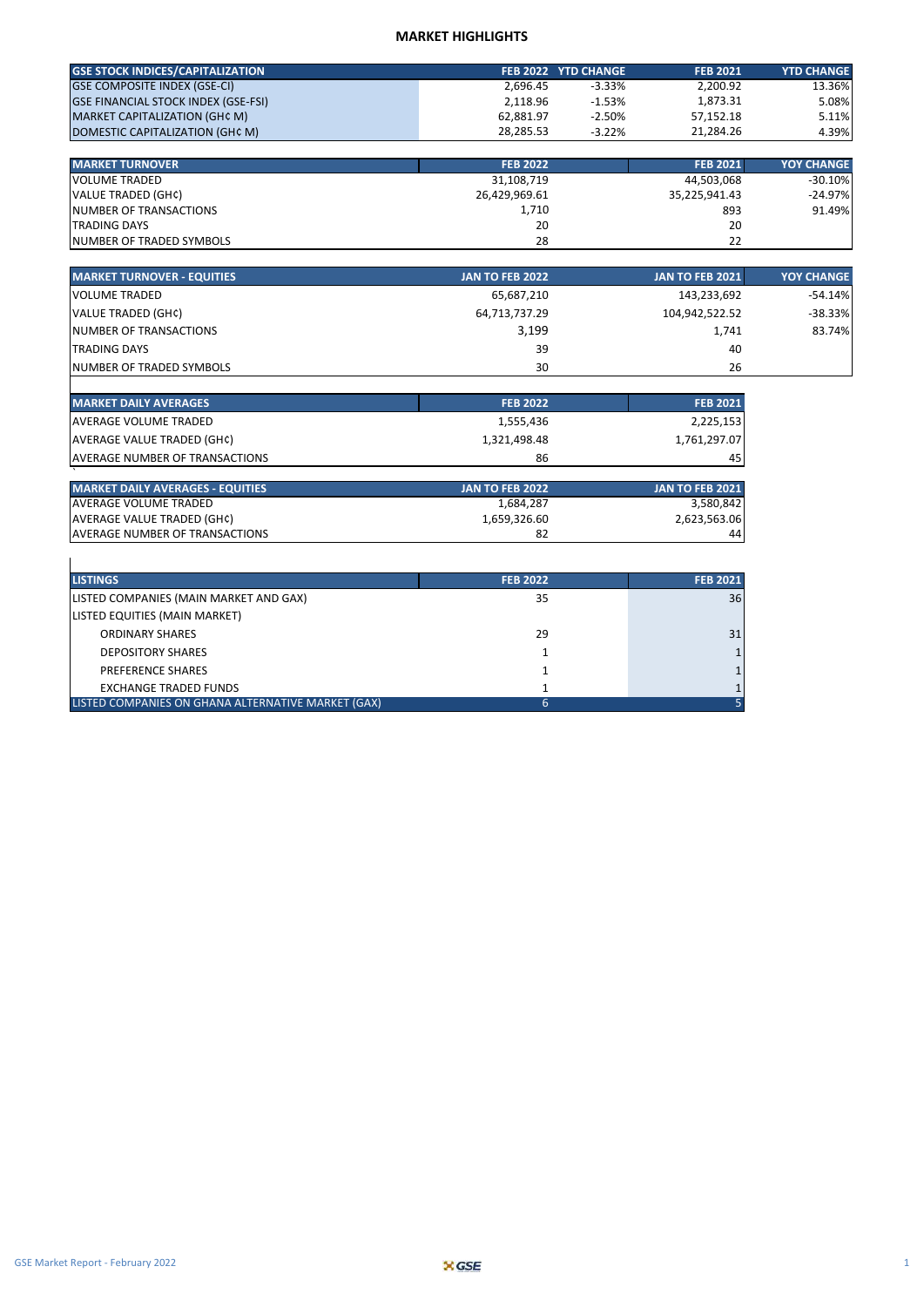#### **GSE FINANCIAL STOCK INDEX SUMMARY - 2011 TO FEBRUARY 2022**

| <b>Year/Period</b> | <b>Index Value</b> | % Change |
|--------------------|--------------------|----------|
| 2011               | 863.09             | $-13.69$ |
| 2012               | 1,039.86           | 20.48    |
| 2013               | 1,786.60           | 71.81    |
| 2014               | 2.243.63           | 25.58    |
| 2015               | 1,930.06           | $-13.98$ |
| 2016               | 1,545.41           | $-19.93$ |
| 2017               | 2,310.58           | 49.51    |
| 2018               | 2,153.74           | $-6.79$  |
| 2019               | 2,019.65           | $-6.23$  |
| 2020               | 1,782.76           | $-11.73$ |
| 2021               | 2,151.85           | 20.70    |
| FEBRUARY 2022      | 2.118.96           | $-0.93$  |

| <b>SELECTED ECONOMIC INDICATORS</b>    | <b>FEB 2022</b> | <b>FEB 2021</b> |
|----------------------------------------|-----------------|-----------------|
| <b>INFLATION RATE YEAR-ON-YEAR (%)</b> | $*13.9$         | $9.9*$          |
| INTEREST RATE (% ON MOST RECENT ISSUE) |                 |                 |
| 91-DAY T-BILL                          | 13.03           | 13.27           |
| 182-Day T-BILL                         | 13.31           | 13.89           |
| 364-Day T-BILL                         | 16.96           | 16.80           |
|                                        |                 |                 |
| <b>EXCHANGE RATE</b>                   |                 |                 |
| US\$ 1 to 1 GHANA CEDI                 | 6.60            | 5.74            |
| UKE 1 to 1 GHANA CEDI                  | 8.86            | 7.99            |
| 1 Euro to 1 GHANA CEDI                 | 7.41            | 6.95            |

\*Inflation rate as at January 2022 and 2021

Source of Economic Indicators : Bank of Ghana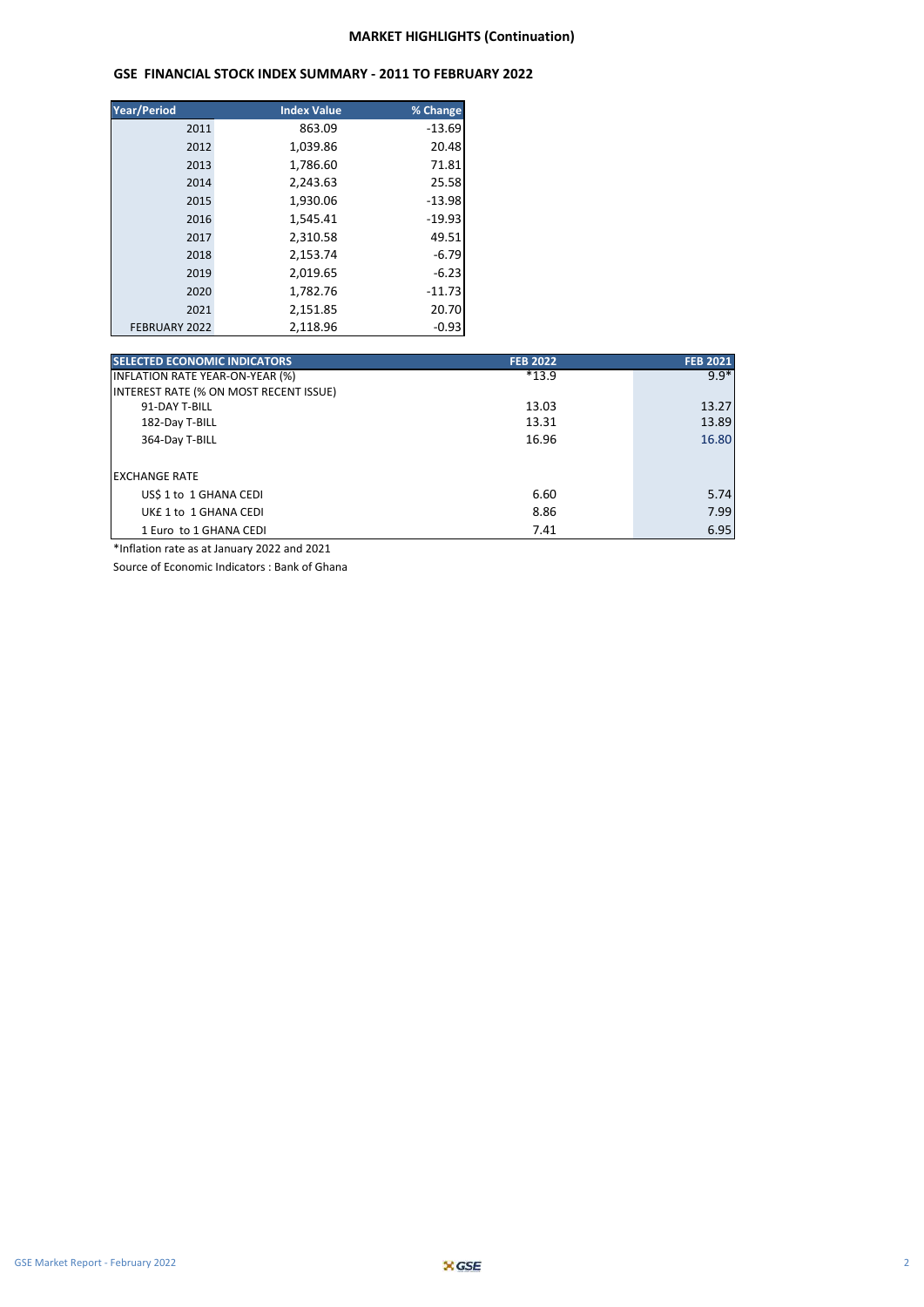**GSE INDEX SUMMARY NOV-DEC 1990 - FEBRUARY 2022**

| <b>Period</b>  | <b>High</b> | <b>Date</b> | Low      | <b>Date</b> | <b>End of Period Index</b> | % Change  |
|----------------|-------------|-------------|----------|-------------|----------------------------|-----------|
| Nov - Dec 1990 | 77.65       | 12-Nov      | 70.08    | 21-Dec      | 70.08                      | 0.00      |
| 1991           | 69.77       | 4-Jan       | 55.49    | 17-May      | 64.51                      | $-7.95$   |
| 1992           | 72.90       | 6-Oct       | 60.15    | 23-Jun      | 62.17                      | $-3.63$   |
| 1993           | 132.88      | 30-Dec      | 63.29    | 05-Jan      | 132.88                     | 113.74    |
| 1994           | 334.02      | 17-May      | 132.91   | 04-Jan      | 298.10                     | 124.34    |
| 1995           | 322.11      | $25-Oct$    | 296.32   | 22-Mar      | 316.97                     | 6.33      |
| 1996           | 385.80      | 13-Sep      | 307.42   | 12-Jan      | 360.76                     | 13.82     |
| 1997           | 524.21      | 8-Dec       | 346.66   | 31-Jan      | 511.74                     | 41.85     |
| 1998           | 1,201.08    | 6-May       | 511.66   | 07-Jan      | 868.35                     | 69.69     |
| 1999           | 903.17      | 5-Feb       | 735.39   | 22-Dec      | 736.16                     | $-15.22$  |
| 2000           | 873.35      | 22-Sep      | 737.16   | 03-Jan      | 857.98                     | 16.55     |
| 2001           | 1,025.78    | 1-Aug       | 856.00   | 07-Feb      | 955.95                     | 11.42     |
| 2002           | 1,395.31    | 30-Dec      | 13.20    | 02-Jan      | 1,395.31                   | 45.96     |
| 2003           | 3,553.42    | 31-Dec      | 1,395.36 | 02-Jan      | 3,553.42                   | 154.67    |
| 2004           | 7,469.04    | 25-Aug      | 3,558.96 | 02-Jan      | 6,798.59                   | 91.33     |
| 2005           | 6,901.36    | 28-Jan      | 4,751.17 | 22-Dec      | 4,769.02                   | $-29.85$  |
| 2006           | 5,006.02    | 29-Dec      | 4,692.84 | 31-Jan      | 5,006.02                   | 4.97      |
| 2007           | 6,599.77    | 31-Dec      | 5,001.15 | $11$ -Jan   | 6,599.77                   | 31.84     |
| 2008           | 10,931.36   | 3-Oct       | 6,595.92 | 02-Jan      | 10,431.64                  | 58.06     |
| 2009           | 10,431.64   | 2-Jan       | 5,098.92 | 17-Aug      | 5,572.34                   | $-46.58$  |
| 2010           | 7,185.05    | $1-Jun$     | 5,463.83 | 14-Jan      | 6,886.31                   | 32.25     |
| 2011           | 1,189.77    | 18-May      | 940.04   | 16-Dec      | 969.03                     | $-3.10$   |
| 2012           | 1,199.72    | 31-Dec      | 968.08   | 05-Jan      | 1,199.72                   | 23.81     |
| 2013           | 2,341.60    | 2-Dec       | 1,198.29 | 03-Jan      | 2,255.52                   | 78.81     |
| 2014           | 2,439.20    | 21-Feb      | 2,145.20 | 02-Jan      | 2,261.02                   | 5.40      |
| 2015           | 2,386.51    | 9-Jun       | 1,954.21 | 11-Dec      | 1,994.91                   | $-11.77$  |
| 2016           | 2,013.81    | 14-Jan      | 1,527.94 | 07-Dec      | 1,689.09                   | $-15.33%$ |
| 2017           | 2,579.72    | 29-Dec      | 1,698.20 | 03-Jan      | 2,579.72                   | 52.73%    |
| 2018           | 3,489.45    | 30-Apr      | 2,521.42 | 19-Dec      | 2,572.22                   | $-0.29%$  |
| 2019           | 2,589.55    | 2-Jan       | 2,136.82 | 21-Nov      | 2,257.15                   | $-12.25%$ |
| 2020           | 2,277.38    | 23-Jan      | 1,806.94 | 26-Nov      | 1,941.59                   | $-13.98%$ |
| 2021           | 3,010.44    | 16-Nov      | 1,941.59 | 04-Jan      | 2,789.34                   | 43.66%    |
| FEBRUARY 2022  | 2,789.52    | 19-Jan      | 2,693.11 | 18-Feb      | 2,696.45                   | $-3.33%$  |

(1.) Nov. 1990 to 2010 Index is the GSE All-Share Index

(2.) Index from 2011 is the GSE Composite Index

#### **MARKET ACTIVITIES - NOV - DEC 1990 - FEBRUARY 2022**

| <b>Period</b>                          |              | <b>Equities Volume Equities Value Traded</b> | <b>Equities Market</b> |
|----------------------------------------|--------------|----------------------------------------------|------------------------|
|                                        | Traded (000) | (GH C m)                                     | Cap. (GH ¢ m.)         |
| Nov - Dec 1990                         | 222.00       | 0.01                                         | 3.05                   |
| 1991                                   | 1,825.80     | 0.01                                         | 2.96                   |
| 1992                                   | 2,044.40     | 0.02                                         | 4.38                   |
| 1993                                   | 37,945.47    | 0.32                                         | 9.65                   |
| 1994                                   | 93,037.63    | 7.31                                         | 196.84                 |
| 1995                                   | 55,838.60    | 2.71                                         | 239.90                 |
| 1996                                   | 35,749.99    | 2.79                                         | 286.27                 |
| 1997                                   | 125,629.14   | 9.34                                         | 255.28                 |
| 1998                                   | 91,446.52    | 13.40                                        | 324.56                 |
| 1999                                   | 49,568.22    | 6.96                                         | 320.54                 |
| 2000                                   | 30,717.09    | 5.06                                         | 365.50                 |
| 2001                                   | 55,295.87    | 9.23                                         | 390.40                 |
| 2002                                   | 44,124.20    | 8.94                                         | 618.38                 |
| 2003                                   | 96,330.00    | 38.93                                        | 1,261.68               |
| 2004                                   | 104,349.30   | 65.59                                        | 9,761.48               |
| 2005                                   | 81,400.00    | 46.44                                        | 9,185.73               |
| 2006                                   | 98,286.00    | 47.60                                        | 11,249.60              |
| 2007                                   | 287,221.70   | 140.71                                       | 12,368.60              |
| 2008                                   | 531,660.00   | 365.51                                       | 17,895.12              |
| 2009                                   | 96,767.39    | 74.19                                        | 15,941.92              |
| 2010                                   | 330,616.75   | 151.29                                       | 20,116.70              |
| 2011                                   | 419,791.08   | 446.56                                       | 47,347.23              |
| 2012                                   | 218,134.34   | 102.20                                       | 57,264.22              |
| 2013                                   | 313,024.31   | 456.14                                       | 61,158.29              |
| 2014                                   | 207,496.13   | 345.96                                       | 64,352.42              |
| 2015                                   | 246,428.36   | 247.64                                       | 57,116.87              |
| 2016                                   | 252,833.43   | 242.11                                       | 52,690.99              |
| 2017                                   | 322,725.77   | 518.38                                       | 62,917.19              |
| 2018                                   | 200,577.88   | 659.36                                       | 61,136.53              |
| 2019                                   | 3,816,967.51 | 624.20                                       | 56,791.28              |
| 2020                                   | 695,396.19   | 575.27                                       | 54,374.88              |
| 2021                                   | 486,587.75   | 533.27                                       | 64,495.20              |
| <b>FEB 2022</b>                        | 65,687.21    | 64.71                                        | 62,881.97              |
| Total: Dec. 1990 to<br><b>Feb 2022</b> | 9,495,726.02 | 5,812.14                                     |                        |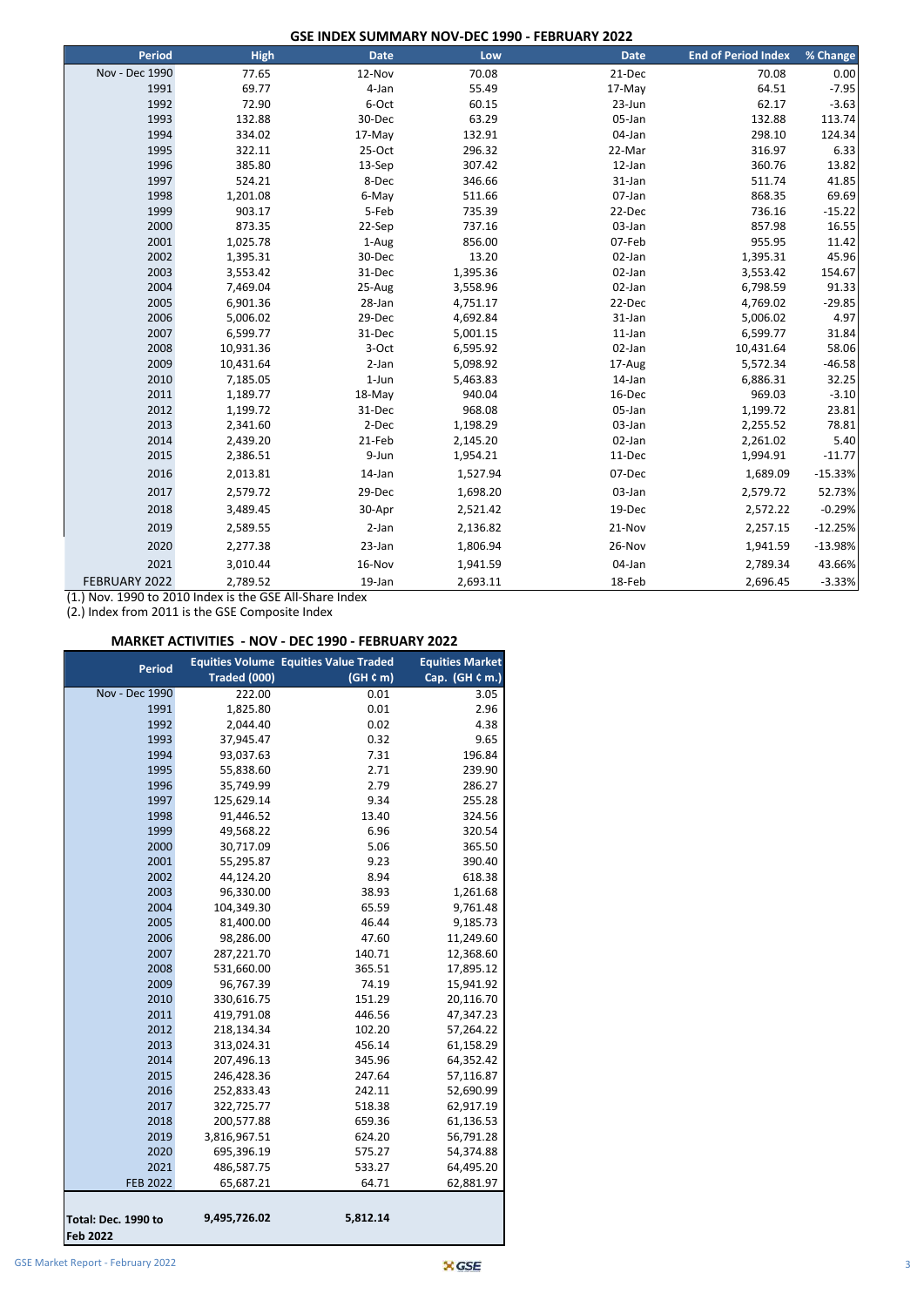#### **MARKET ACTIVITIES - FEBRUARY 2022**

| Top 10 VOLUME LEADERS FEBRUARY |                      |                   |               | <b>Top 10 VALUE LEADERS FEBRUARY</b> |                  |
|--------------------------------|----------------------|-------------------|---------------|--------------------------------------|------------------|
| <b>Symbol</b>                  | <b>Traded Volume</b> | % of Total Volume | <b>Symbol</b> | <b>Traded Value (GH¢)</b>            | % of Total Value |
| <b>MTNGH</b>                   | 12,264,616           | 39.43%            | <b>MTNGH</b>  | 13,215,060.34                        | 50.00%           |
| <b>SIC</b>                     | 10,913,656           | 35.08%            | <b>GGBL</b>   | 4,801,529.72                         | 18.17%           |
| <b>CAL</b>                     | 4,227,388            | 13.59%            | <b>CAL</b>    | 3,432,588.53                         | 12.99%           |
| <b>GGBL</b>                    | 2,305,585            | 7.41%             | <b>SIC</b>    | 1,313,694.99                         | 4.97%            |
| <b>GOIL</b>                    | 304,369              | 0.98%             | <b>GCB</b>    | 1,113,955.20                         | 4.21%            |
| <b>PBC</b>                     | 269,600              | 0.87%             | <b>GOIL</b>   | 553,951.58                           | 2.10%            |
| <b>GCB</b>                     | 214,206              | 0.69%             | <b>EGL</b>    | 543,503.10                           | 2.06%            |
| <b>EGL</b>                     | 167,584              | 0.54%             | <b>SCB</b>    | 468,889.40                           | 1.77%            |
| <b>ETI</b>                     | 87,956               | 0.28%             | UNIL          | 307,817.29                           | 1.16%            |
| <b>ACCESS</b>                  | 84,886               | 0.27%             | <b>EGH</b>    | 179,542.40                           | 0.68%            |

#### **JANUARY - FEBRUARY 2022**

|               | .<br>Top 10 Volume Leaders<br><b>Top 10 Value Leaders</b> |                   |               |                           |                  |  |
|---------------|-----------------------------------------------------------|-------------------|---------------|---------------------------|------------------|--|
| <b>Symbol</b> | <b>Traded Volume</b>                                      | % of Total Volume | <b>Symbol</b> | <b>Traded Value (GH¢)</b> | % of Total Value |  |
| <b>MTNGH</b>  | 44,426,060                                                | 67.63%            | <b>MTNGH</b>  | 47,747,389.96             | 73.78%           |  |
| <b>SIC</b>    | 10,931,678                                                | 16.64%            | <b>GGBL</b>   | 4,861,160.12              | 7.51%            |  |
| <b>CAL</b>    | 4,669,684                                                 | 7.11%             | <b>CAL</b>    | 3,799,661.85              | 5.87%            |  |
| <b>GGBL</b>   | 2,338,713                                                 | 3.56%             | <b>GCB</b>    | 2,012,541.73              | 3.11%            |  |
| <b>ETI</b>    | 1,171,344                                                 | 1.78%             | <b>SCB</b>    | 1,860,819.80              | 2.88%            |  |
| <b>PBC</b>    | 569,000                                                   | 0.87%             | <b>SIC</b>    | 1,315,136.75              | 2.03%            |  |
| <b>GCB</b>    | 385,702                                                   | 0.59%             | <b>EGL</b>    | 763,825.29                | 1.18%            |  |
| <b>GOIL</b>   | 372.480                                                   | 0.57%             | <b>GOIL</b>   | 677,913.60                | 1.05%            |  |
| <b>EGL</b>    | 242,296                                                   | 0.37%             | <b>EGH</b>    | 412,566.00                | 0.64%            |  |
| <b>SCB</b>    | 91,666                                                    | 0.14%             | <b>UNIL</b>   | 312,028.64                | 0.48%            |  |

| GSE Composite Index - End of Months for 2021 and 2022 |          |          |
|-------------------------------------------------------|----------|----------|
| <b>Month</b>                                          | 2022     | 2021     |
| January                                               | 2,766.80 | 2,027.12 |
| February                                              | 2,696.45 | 2,200.92 |
| March                                                 |          |          |
| April                                                 |          |          |
| May                                                   |          |          |
| June                                                  |          |          |
| July                                                  |          |          |
| August                                                |          |          |
| September                                             |          |          |
| October                                               |          |          |
| November                                              |          |          |
| December                                              |          |          |

| Volume Traded - End of Months for 2021 and 2022 |            |             | Value Traded - End of Months for 2021 and 2022 (GH¢) |               |                |
|-------------------------------------------------|------------|-------------|------------------------------------------------------|---------------|----------------|
| <b>Month</b>                                    | 2022       | 2021        | <b>Month</b>                                         | 2022          | 202            |
| January                                         | 34,578,491 | 98,730,624  | January                                              | 38,283,767.68 | 69,716,581.0   |
| February                                        | 31,108,719 | 44,503,068  | February                                             | 26,429,969.61 | 35,225,941.4   |
| March                                           |            |             | March                                                |               |                |
| April                                           |            |             | April                                                |               |                |
| May                                             |            |             | May                                                  |               |                |
| June                                            |            |             | June                                                 |               |                |
| July                                            |            |             | July                                                 |               |                |
| August                                          |            |             | August                                               |               |                |
| September                                       |            |             | September                                            |               |                |
| October                                         |            |             | October                                              |               |                |
| November                                        |            |             | November                                             |               |                |
| December                                        |            |             | December                                             |               |                |
| <b>Total</b>                                    | 65,687,210 | 143,233,692 | Total                                                | 64,713,737.29 | 104,942,522.52 |

|              | Market Capitalization - End of Months for 2021 and 2022 (GHC |           |
|--------------|--------------------------------------------------------------|-----------|
| <b>Month</b> | 2022                                                         | 2021      |
| January      | 64,097.80                                                    | 55,332.99 |
| February     | 62,881.97                                                    | 57,152.18 |
| March        |                                                              |           |
| April        |                                                              |           |
| May          |                                                              |           |
| June         |                                                              |           |
| July         |                                                              |           |
| August       |                                                              |           |
| September    |                                                              |           |
| October      |                                                              |           |
| November     |                                                              |           |
| December     |                                                              |           |

| GSE Composite Index - End of Months for 2021 and 2022 |          |          |
|-------------------------------------------------------|----------|----------|
| <b>Month</b>                                          | 2022     | 2021     |
| January                                               | 2,766.80 | 2,027.12 |
| February                                              | 2,696.45 | 2,200.92 |
| March                                                 |          |          |
| April                                                 |          |          |
| May                                                   |          |          |
| June                                                  |          |          |
| July                                                  |          |          |
| August                                                |          |          |
| September                                             |          |          |
| October                                               |          |          |
| November                                              |          |          |
| December                                              |          |          |

|              | Volume Traded - End of Months for 2021 and 2022 |             |
|--------------|-------------------------------------------------|-------------|
| <b>Month</b> | 2022                                            | 2021        |
| January      | 34,578,491                                      | 98,730,624  |
| February     | 31,108,719                                      | 44,503,068  |
| March        |                                                 |             |
| April        |                                                 |             |
| May          |                                                 |             |
| June         |                                                 |             |
| July         |                                                 |             |
| August       |                                                 |             |
| September    |                                                 |             |
| October      |                                                 |             |
| November     |                                                 |             |
| December     |                                                 |             |
| Total        | 65.687.210                                      | 143.233.692 |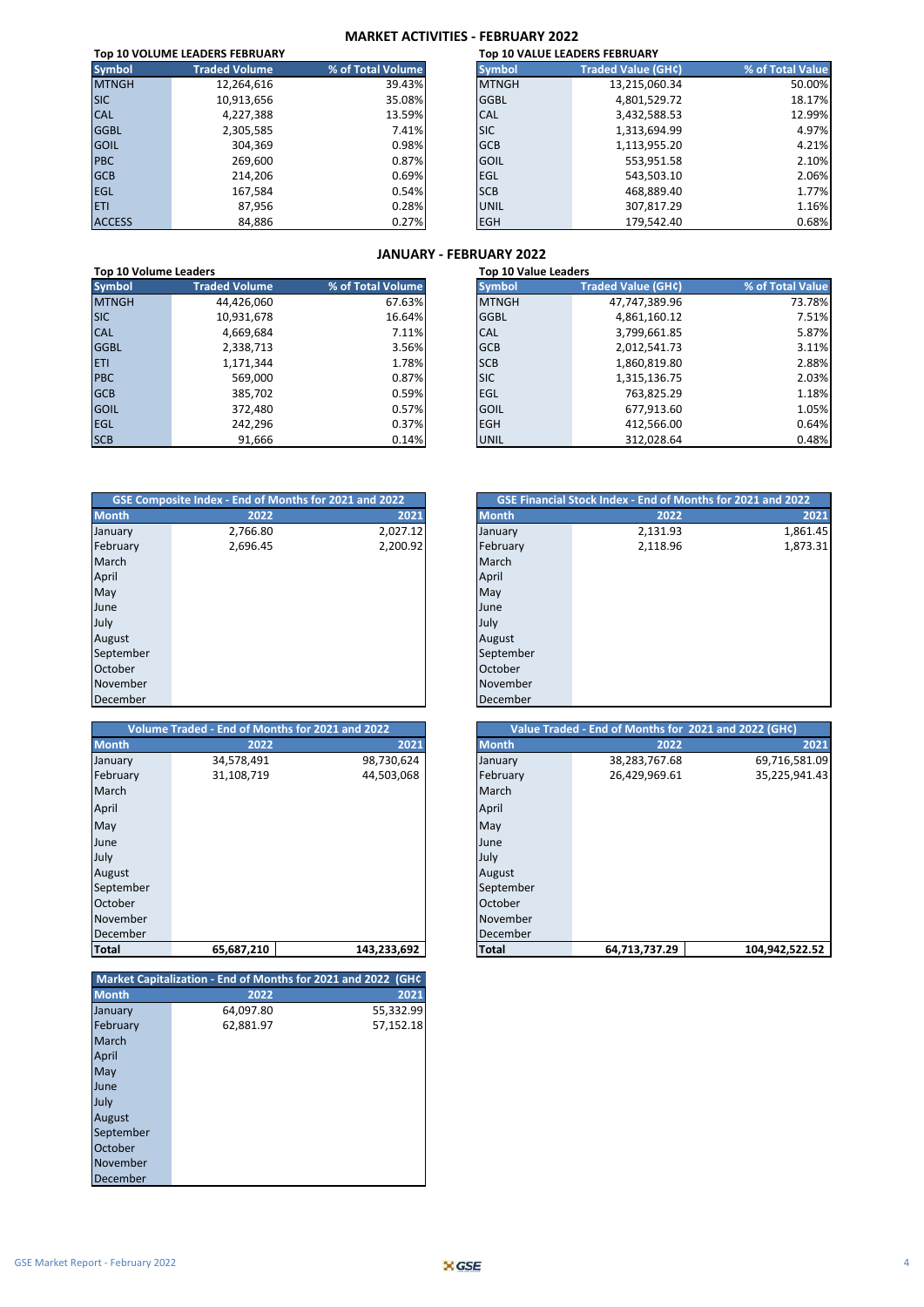#### **SECTORAL DISTRIBUTION OF TRADES - FEBRUARY 2022**

| <b>SECTOR</b>                         | <b>VOLUME TRADED</b> | <b>VALUE TRADED (GH ¢)</b> | <b>NO. OF TRADES</b> |
|---------------------------------------|----------------------|----------------------------|----------------------|
| <b>FINANCE</b>                        | 4,777,063            | 5,486,180.38               | 509                  |
| <b>DISTRIBUTION</b>                   | 579,849              | 588,840.88                 | 156                  |
| <b>FOOD AND BEVERAGE</b>              | 2,312,547            | 4,809,080.22               | 77                   |
| <b>ICT</b>                            | 12,264,893           | 13,215,068.65              | 753                  |
| <b>INSURANCE</b>                      | 11,081,240           | 1,857,198.09               | 159                  |
| <b>MANUFACTURING</b>                  | 67.471               | 313,840.39                 | 28                   |
| <b>MINING</b>                         | 5                    | 59.60                      | 3                    |
| <b>AGRICULTURE</b>                    | 25,651               | 159,701.40                 | 25                   |
| <b>EXCHANGE TRADED FUNDS(ETF)</b>     | 0                    | 0.00                       | $\mathbf 0$          |
| <b>EDUCATION</b>                      | 0                    | 0.00                       | $\mathbf 0$          |
| <b>ADVERTISEMENT &amp; PRODUCTION</b> | $\Omega$             | 0.00                       | $\Omega$             |
| <b>TOTALS</b>                         | 31,108,719           | 26,429,969.61              | 1,710                |

| <b>BREAKDOWN OF SECTORAL DISTRIBUTION OF TRADES - FEBRUARY 2022</b> |                     |                           |                      |  |
|---------------------------------------------------------------------|---------------------|---------------------------|----------------------|--|
| <b>FINANCE</b>                                                      | <b>TOTAL VOLUME</b> | <b>TOTAL VALUE (GH ¢)</b> | <b>NO. OF TRADES</b> |  |
| <b>ACCESS</b>                                                       | 84,886              | 174,906.67                | 28                   |  |
| ADB                                                                 | 500                 | 2,530.00                  |                      |  |
| <b>CAL</b>                                                          | 4,227,388           | 3,432,588.53              | 189                  |  |
| <b>EGH</b>                                                          | 23,624              | 179,542.40                | 36                   |  |
| <b>ETI</b>                                                          | 87,956              | 11,434.28                 | 79                   |  |
| <b>GCB</b>                                                          | 214,206             | 1,113,955.20              | 64                   |  |
| <b>MAC</b>                                                          | $\Omega$            | 0.00                      | $\mathbf 0$          |  |
| POP                                                                 | 58744               | 38,183.60                 | $\mathbf 1$          |  |
| <b>RBGH</b>                                                         | 3,295               | 1,977.00                  | 10                   |  |
| <b>SCB</b>                                                          | 23,098              | 468,889.40                | 65                   |  |
| <b>SCBPREF</b>                                                      | 1,865               | 1,678.50                  | 5                    |  |
| SOGEGH                                                              | 49,868              | 59,841.60                 | 29                   |  |
| <b>TBL</b>                                                          | 1,633               | 653.20                    | $\overline{2}$       |  |
| <b>TOTALS</b>                                                       | 4,777,063           | 5,486,180.38              | 509                  |  |

| <b>DISTRIBUTION</b> | <b>TOTAL VOLUME</b> | <b>TOTAL VALUE</b> | <b>NO. OF TRADES</b> |
|---------------------|---------------------|--------------------|----------------------|
| <b>GOIL</b>         | 304.369             | 553.951.58         | 95                   |
| <b>PBC</b>          | 269.600             | 5392.00            | 44                   |
| <b>TOTAL</b>        | 5.880               | 29.497.30          | 17 <sup>1</sup>      |
| <b>TOTALS</b>       | 579,849             | 588,840.88         | 156                  |

| <b>FOOD AND BEVERAGE</b> | <b>TOTAL VOLUME</b> | <b>TOTAL VALUE (GH ¢)</b> | <b>NO. OF TRADES</b> |
|--------------------------|---------------------|---------------------------|----------------------|
| <b>CPC</b>               | 4,475               | 89.50                     | 9                    |
| <b>FML</b>               | 2.487               | 7,461.00                  | <b>26</b>            |
| <b>GGBL</b>              | 2,305,585           | 4,801,529.72              | 42                   |
| <b>HORDS</b>             |                     | 0.00                      | $\overline{0}$       |
| <b>SAMBA</b>             |                     | 0.00                      | 0                    |
| <b>TOTALS</b>            | 2,312,547           | 4,809,080.22              | 77                   |

| l ICT         | <b>TOTAL VOLUME</b> | <b>TOTAL VALUE</b> | <b>NO. OF TRADES</b> |
|---------------|---------------------|--------------------|----------------------|
| <b>CLYD</b>   | 277                 | 8.31               |                      |
| <b>IMTNGH</b> | 12,264,616          | 13,215,060.34      | 751                  |
| <b>TOTALS</b> | 12,264,893          | 13,215,068.65      | 753                  |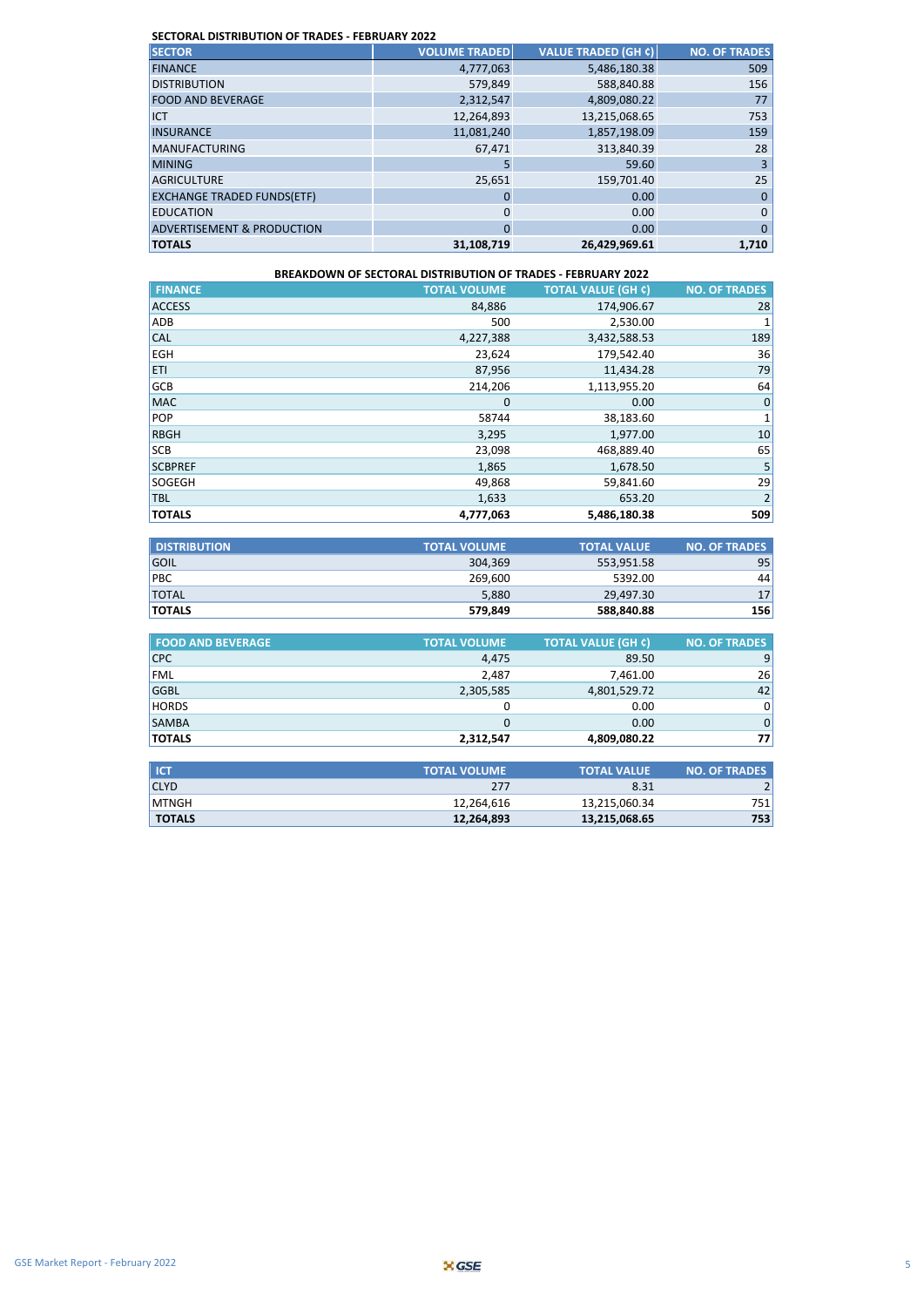| SECTORAL DISTRIBUTION OF TRADES - FEBRUARY 2022 (Continuation) |                     |                                         |                                 |  |  |
|----------------------------------------------------------------|---------------------|-----------------------------------------|---------------------------------|--|--|
| <b>INSURANCE</b>                                               | <b>TOTAL VOLUME</b> | <b>TOTAL VALUE (GH ¢) NO. OF TRADES</b> |                                 |  |  |
| EGL                                                            | 167,584             | 543,503.10                              | 49                              |  |  |
| <b>SIC</b>                                                     | 10,913,656          | 1,313,694.99                            | 110                             |  |  |
| <b>TOTALS</b>                                                  | 11,081,240          | 1,857,198.09                            | 159                             |  |  |
|                                                                |                     |                                         |                                 |  |  |
| <b>MANUFACTURING</b>                                           | <b>TOTAL VOLUME</b> | <b>TOTAL VALUE (GH ¢) NO. OF TRADES</b> |                                 |  |  |
| <b>ALW</b>                                                     | 50                  | 5.00                                    | $\mathbf 1$                     |  |  |
| <b>CMLT</b>                                                    | 153                 | 15.30                                   | 2                               |  |  |
| <b>DASPHARMA</b>                                               | 15,007              | 6002.80                                 | $\overline{\mathbf{3}}$         |  |  |
| IIL                                                            | 0                   | 0.00                                    | $\mathbf 0$                     |  |  |
| <b>UNIL</b>                                                    | 52,261              | 307,817.29                              | 22                              |  |  |
| <b>TOTALS</b>                                                  | 67,471              | 313,840.39                              | 28                              |  |  |
|                                                                |                     |                                         |                                 |  |  |
| <b>MINING</b>                                                  | <b>TOTAL VOLUME</b> | <b>TOTAL VALUE (GH ¢) NO. OF TRADES</b> |                                 |  |  |
| <b>AADS</b>                                                    | $\mathbf 0$         | 0.00                                    | $\mathbf 0$                     |  |  |
| AGA                                                            | 0                   | 0.00                                    | 0                               |  |  |
| <b>TLW</b>                                                     | 5                   | 59.60                                   | 3                               |  |  |
| <b>TOTALS</b>                                                  | 5                   | 59.60                                   | 3                               |  |  |
|                                                                |                     |                                         |                                 |  |  |
| <b>AGRICULTURE</b>                                             | <b>TOTAL VOLUME</b> | <b>TOTAL VALUE (GH ¢) NO. OF TRADES</b> |                                 |  |  |
| <b>BOPP</b>                                                    | 25,651              | 159.701.40                              | 25                              |  |  |
|                                                                |                     |                                         |                                 |  |  |
| <b>EXCHANGE TRADED FUNDS(ETF)</b>                              | <b>TOTAL VOLUME</b> | <b>TOTAL VALUE (GH ¢) NO. OF TRADES</b> |                                 |  |  |
| <b>GLD</b>                                                     | 0                   | 0.00                                    | $\mathbf 0$                     |  |  |
|                                                                |                     |                                         |                                 |  |  |
| <b>EDUCATION</b>                                               | <b>TOTAL VOLUME</b> |                                         | <b>TOTALVALUE NO. OF TRADES</b> |  |  |
| <b>MMH</b>                                                     | $\mathbf 0$         | 0.00                                    | $\mathbf 0$                     |  |  |
|                                                                |                     |                                         |                                 |  |  |
| <b>ADVERTISEMENT &amp; PRODUCTION</b>                          | <b>TOTAL VOLUME</b> | TOTAL VALUE (GH C) NO. OF TRADES        |                                 |  |  |
| <b>DIGICUT</b>                                                 | 0                   | 0.00                                    | $\mathbf 0$                     |  |  |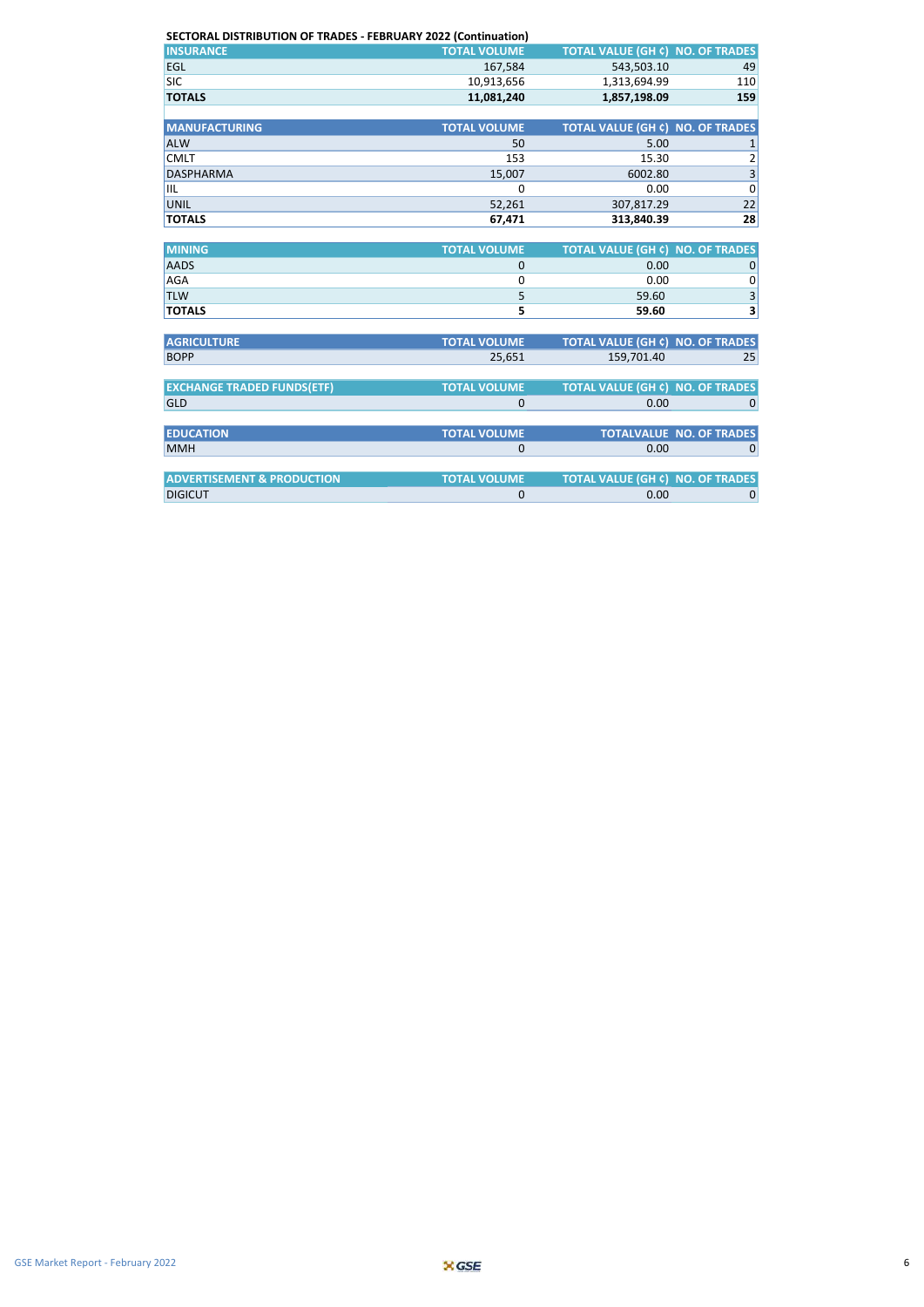| SECTORAL DISTRIBUTION OF TRADES JAN - FEB 2022 |                      |                     |                      |  |  |
|------------------------------------------------|----------------------|---------------------|----------------------|--|--|
| <b>Sector</b>                                  | <b>Volume Traded</b> | Value Traded (GH ¢) | <b>No. of Trades</b> |  |  |
| <b>FINANCE</b>                                 | 6,621,026            | 8,574,885.12        | 886                  |  |  |
| <b>DISTRIBUTION</b>                            | 969,639              | 831,911.48          | 248                  |  |  |
| <b>FOOD AND BEVERAGE</b>                       | 2,392,205            | 4,992,691.22        | 143                  |  |  |
| <b>ICT</b>                                     | 44,428,447           | 47,747,461.57       | 1,651                |  |  |
| <b>INSURANCE</b>                               | 11,173,974           | 2,078,962.04        | 194                  |  |  |
| <b>MANUFACTURING</b>                           | 73,256               | 320,070.74          | 37                   |  |  |
| <b>MINING</b>                                  | 1,934                | 885.02              | 10                   |  |  |
| <b>AGRICULTURE</b>                             | 26,729               | 166,870.10          | 30                   |  |  |
| <b>EXCHANGE TRADED FUNDS (ETF)</b>             | 0                    | 0.00                | 0                    |  |  |
| <b>EDUCATION</b>                               | 0                    | 0.00                | 0                    |  |  |
| <b>ADVERTISEMENT &amp; PRODUCTION</b>          | 0                    | 0.00                | 0                    |  |  |
| <b>TOTALS</b>                                  | 65,687,210           | 64,713,737.29       | 3,199                |  |  |

| <b>BREAKDOWN OF SECTORAL DISTRIBUTION OF TRADES JAN - FEB 2022</b> |                     |                           |                      |  |  |  |
|--------------------------------------------------------------------|---------------------|---------------------------|----------------------|--|--|--|
| <b>FINANCE</b>                                                     | <b>TOTAL VOLUME</b> | <b>TOTAL VALUE (GH ¢)</b> | <b>NO. OF TRADES</b> |  |  |  |
| <b>ACCESS</b>                                                      | 88,255              | 184,617.52                | 37                   |  |  |  |
| <b>ADB</b>                                                         | 500                 | 2,530.00                  | $\mathbf{1}$         |  |  |  |
| <b>CAL</b>                                                         | 4,669,684           | 3,799,661.85              | 320                  |  |  |  |
| <b>EGH</b>                                                         | 54,285              | 412,566.00                | 57                   |  |  |  |
| <b>ETI</b>                                                         | 1,171,344           | 158,514.65                | 146                  |  |  |  |
| <b>GCB</b>                                                         | 385,702             | 2,012,541.73              | 122                  |  |  |  |
| <b>MAC</b>                                                         | 5                   | 26.95                     | $1\vert$             |  |  |  |
| POP                                                                | 58,744              | 38,183.60                 | $\mathbf 1$          |  |  |  |
| <b>RBGH</b>                                                        | 6,770               | 4,062.00                  | 19                   |  |  |  |
| <b>SCB</b>                                                         | 91,666              | 1,860,819.80              | 107                  |  |  |  |
| <b>SCBPREF</b>                                                     | 1,865               | 1,678.50                  | 5                    |  |  |  |
| SOGEGH                                                             | 79,092              | 94,910.40                 | 63                   |  |  |  |
| <b>TBL</b>                                                         | 13,114              | 4,772.12                  | 7 <sup>1</sup>       |  |  |  |
| <b>TOTALS</b>                                                      | 6,621,026           | 8,574,885.12              | 886                  |  |  |  |
|                                                                    |                     |                           |                      |  |  |  |
| <b>DISTRIBUTION</b>                                                | <b>TOTAL VOLUME</b> | <b>TOTAL VALUE (GH ¢)</b> | <b>NO. OF TRADES</b> |  |  |  |
| GOIL                                                               | 372,480             | 677,913.60                | 161                  |  |  |  |
| <b>PBC</b>                                                         | 569,000             | 12,666.00                 | 58                   |  |  |  |
| <b>TOTAL</b>                                                       | 28,159              | 141,331.88                | 29                   |  |  |  |
| <b>TOTALS</b>                                                      | 969,639             | 831,911.48                | 248                  |  |  |  |
|                                                                    |                     |                           |                      |  |  |  |
| <b>FOOD AND BEVERAGE</b>                                           | <b>TOTAL VOLUME</b> | <b>TOTAL VALUE (GH ¢)</b> | <b>NO. OF TRADES</b> |  |  |  |
| <b>CPC</b>                                                         | 14.668              | 293.36                    | 17                   |  |  |  |

| <b>TOTALS</b> | 2,392,205 | 4,992,691.22 | 143 |
|---------------|-----------|--------------|-----|
| <b>SAMBA</b>  |           | 0.00         |     |
| <b>HORDS</b>  |           | 0.00         | 01  |
| <b>GGBL</b>   | 2,338,713 | 4,861,160.12 | 60  |
| <b>FML</b>    | 38,824    | 131,237.74   | 66  |
| <b>CPC</b>    | 14,668    | 293.36       | 17  |

| <b>ICT</b>    | <b>TOTAL VOLUME</b> | <b>TOTAL VALUE</b> | <b>NO. OF TRADES</b> |
|---------------|---------------------|--------------------|----------------------|
| <b>CLYD</b>   | 2,387               | 71.61              |                      |
| <b>MTNGH</b>  | 44,426,060          | 47,747,389.96      | 1,645                |
| <b>TOTALS</b> | 44,428,447          | 47,747,461.57      | 1,651                |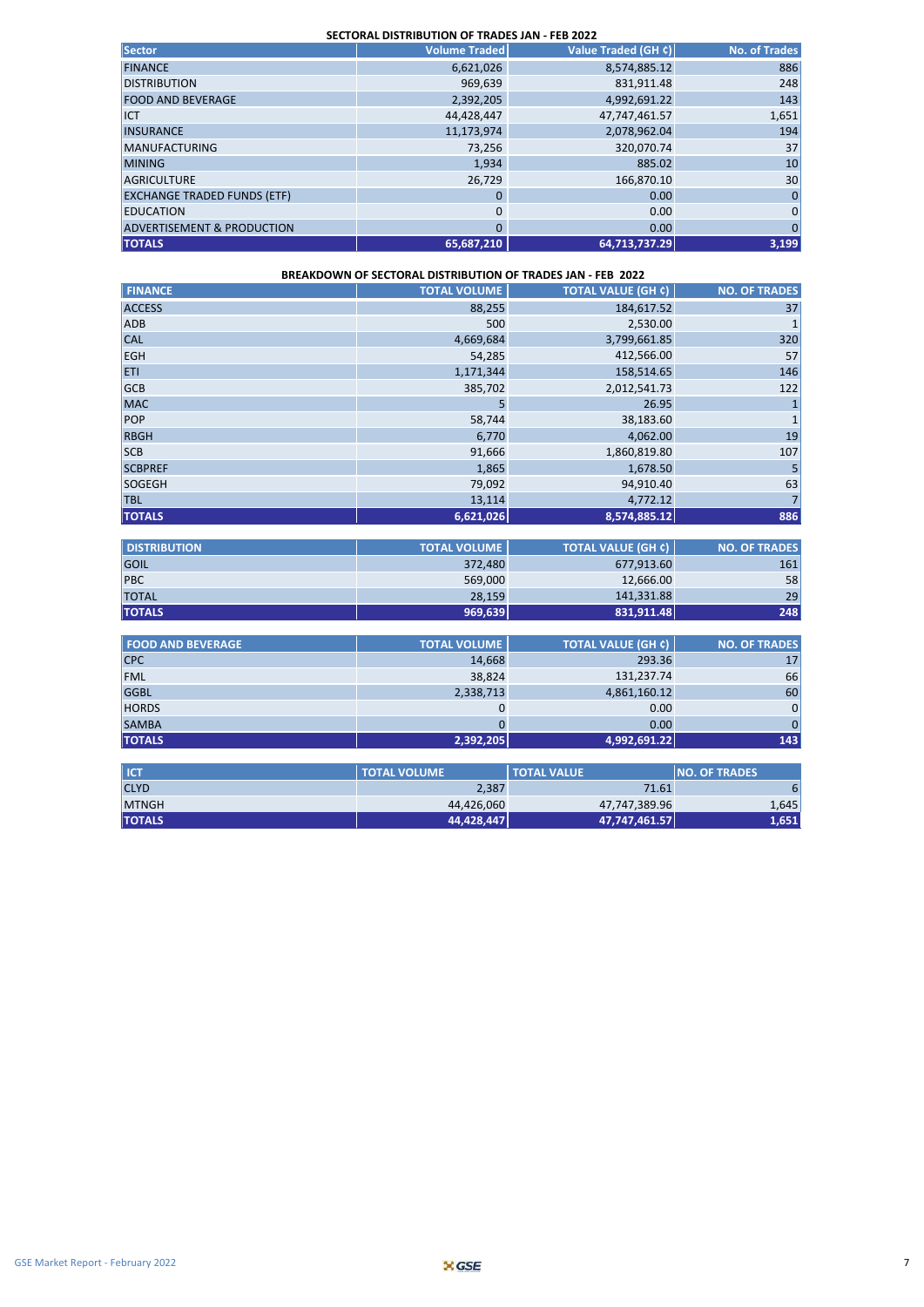**SECTORAL DISTRIBUTION OF TRADES JAN - FEB 2022 (Continuation)**

| <b>INSURANCE</b> | <b>TOTAL VOLUME</b> | LI TOTAL VALUE (GH ¢) NO. OF TRADES ! |     |  |  |
|------------------|---------------------|---------------------------------------|-----|--|--|
| <b>EGL</b>       | 242.296             | 763.825.29                            | 781 |  |  |
| <b>SIC</b>       | 10,931,678          | 1,315,136.75                          | 116 |  |  |
| <b>TOTALS</b>    | 11,173,974          | 2,078,962.04                          | 194 |  |  |

| <b>MANUFACTURING</b> | <b>TOTAL VOLUME</b> | <b>TOTAL VALUE (GH ¢)</b> | <b>NO. OF TRADES</b> |
|----------------------|---------------------|---------------------------|----------------------|
| <b>ALW</b>           | 80                  | 8.00                      | $\overline{2}$       |
| <b>CMLT</b>          | 153                 | 15.30                     | 2 <sup>1</sup>       |
| <b>DASPHARMA</b>     | 20,047              | 8,018.80                  | $6 \mid$             |
| IIIL                 | 0                   | 0.00                      | $\overline{0}$       |
| <b>SWL</b>           | 0                   | 0.00                      | 0                    |
| UNIL                 | 52,976              | 312,028.64                | 27                   |
| <b>TOTALS</b>        | 73,256              | 320,070.74                | 37                   |

| <b>MINING</b> | <b>TOTAL VOLUME</b> | TOTAL VALUE (GH ¢) NO. OF TRADES |    |
|---------------|---------------------|----------------------------------|----|
| <b>AADS</b>   | 1.926               | 789.66                           |    |
| <b>AGA</b>    |                     | 0.00                             |    |
| <b>TLW</b>    |                     | 95.36                            |    |
| <b>TOTALS</b> | 1,934               | 885.02                           | 10 |

| <b>AGRICULTURE</b>                    | <b>TOTAL VOLUME</b> | <b>TOTAL VALUE (GH ¢)</b> | <b>NO. OF TRADES</b> |
|---------------------------------------|---------------------|---------------------------|----------------------|
| <b>BOPP</b>                           | 26,729              | 166,870.10                | 30                   |
|                                       |                     |                           |                      |
| <b>EXCHANGE TRADED FUNDS (ETF)</b>    | <b>TOTAL VOLUME</b> | <b>TOTAL VALUE</b>        | <b>NO. OF TRADES</b> |
| GLD                                   | 0                   | 0.00                      | 0                    |
|                                       |                     |                           |                      |
| <b>EDUCATION</b>                      | <b>TOTAL VOLUME</b> | <b>TOTALVALUE</b>         | <b>NO. OF TRADES</b> |
| <b>MMH</b>                            |                     | 0.00                      |                      |
|                                       |                     |                           |                      |
| <b>ADVERTISEMENT &amp; PRODUCTION</b> | <b>TOTAL VOLUME</b> | <b>TOTAL VALUE (GH ¢)</b> | <b>NO. OF TRADES</b> |
| <b>DIGICUT</b>                        |                     | 0.00                      | 0                    |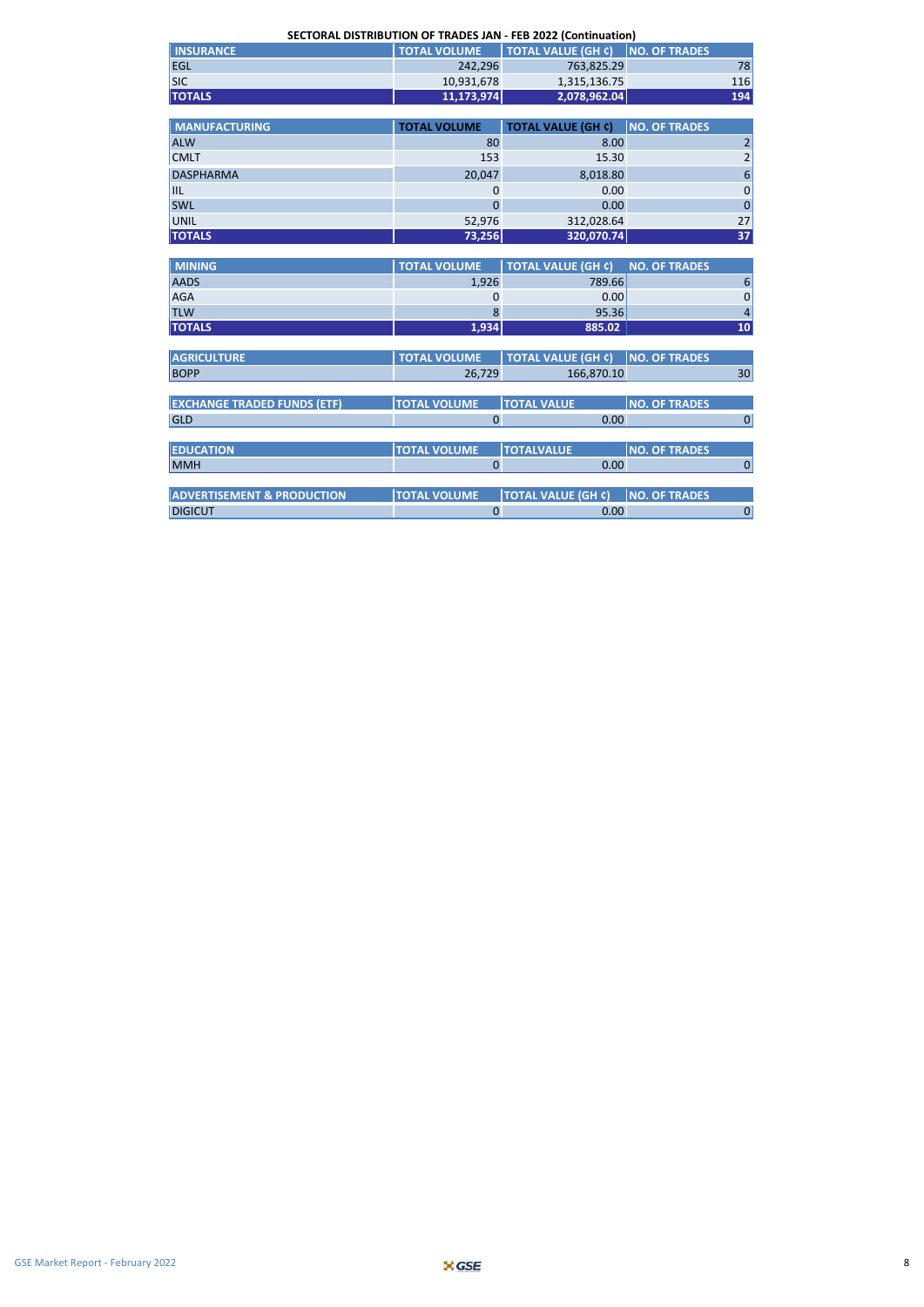

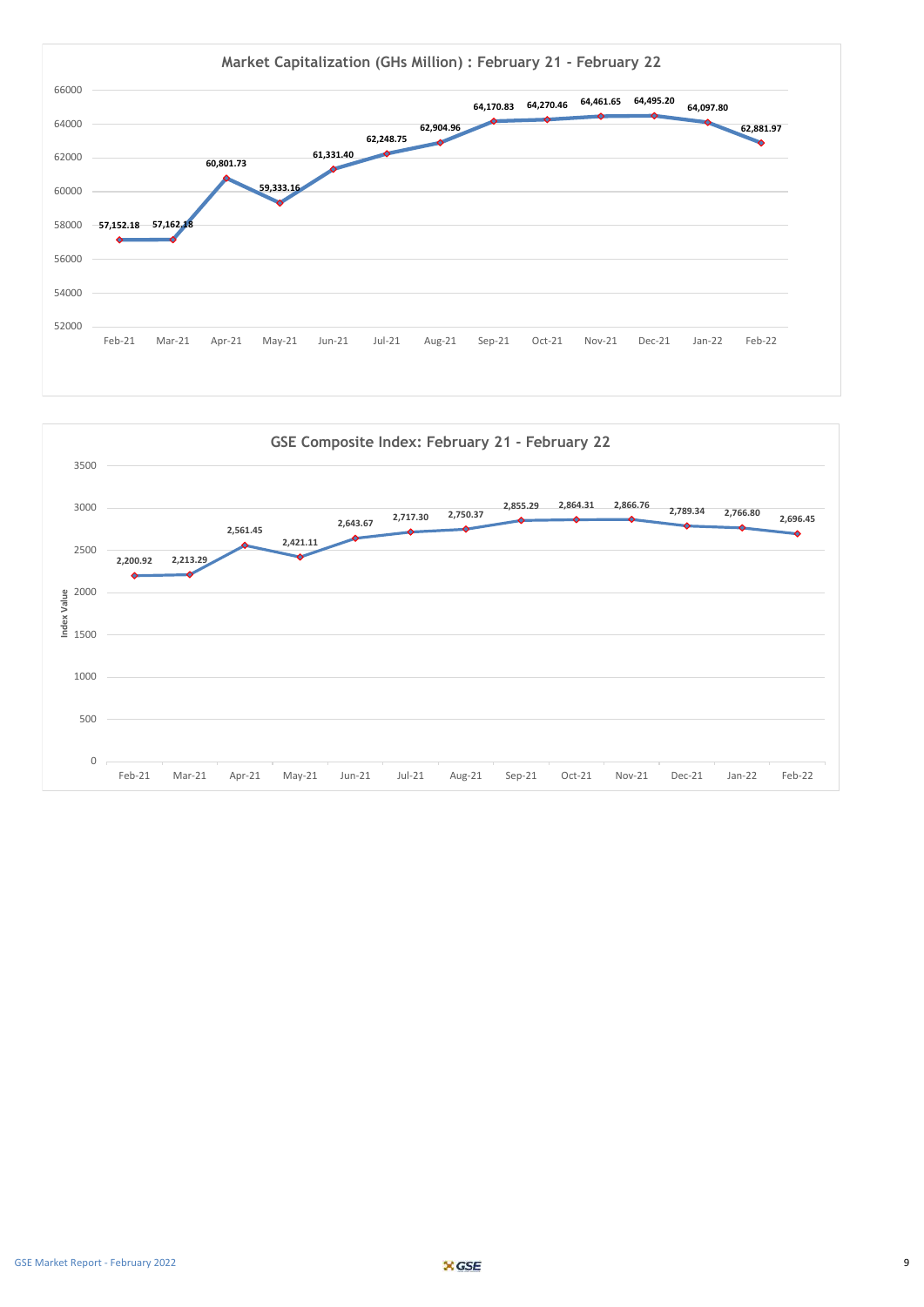

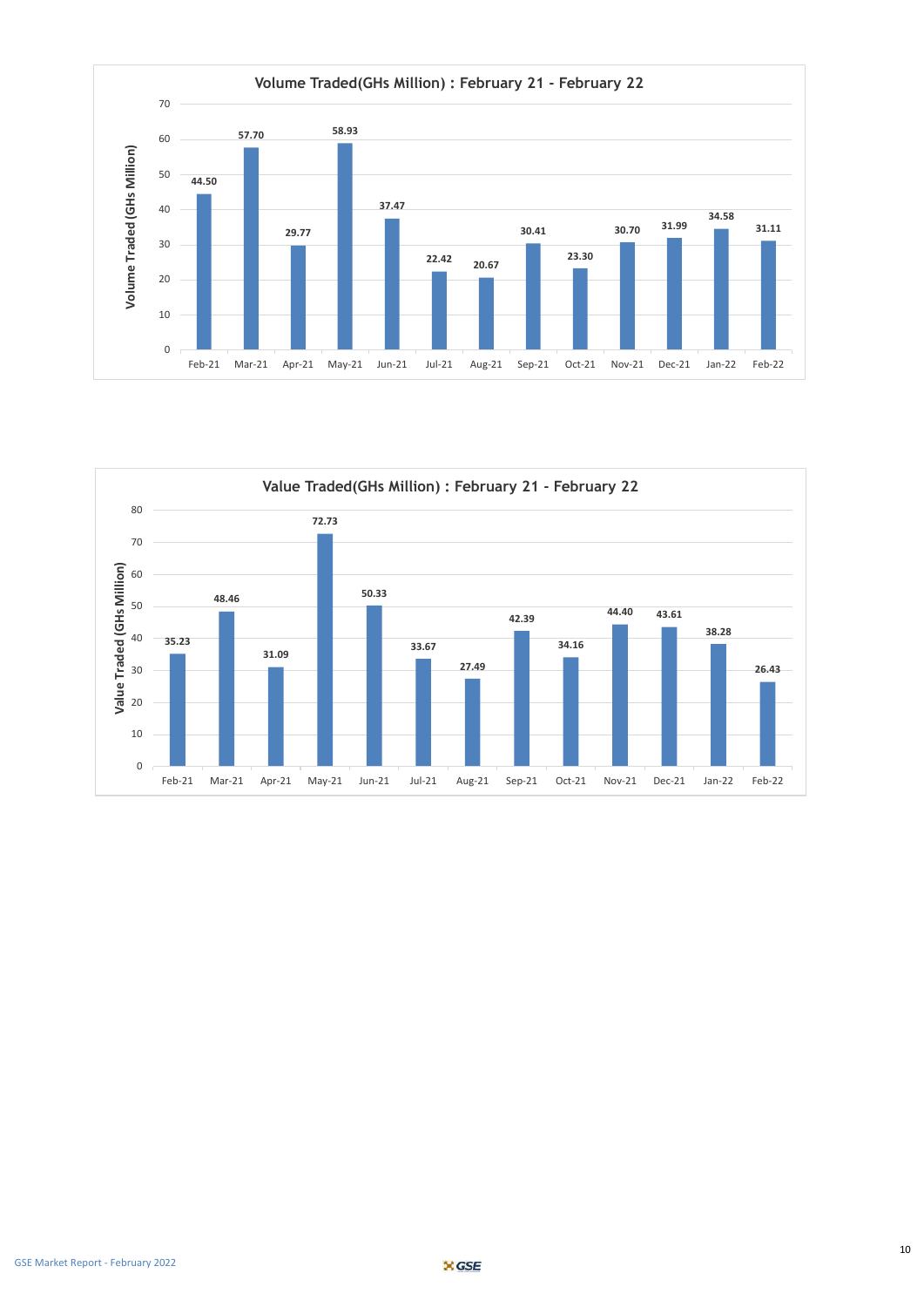| <b>Sector</b>                   |           | <b>Issued Shares (mil.) larket Capt. GH ¢ million</b> |
|---------------------------------|-----------|-------------------------------------------------------|
| <b>FINANCE</b>                  | 27,731.08 | 13,840.62                                             |
| <b>DISTRIBUTION</b>             | 983.74    | 1,284.40                                              |
| <b>FOOD AND BEVERAGE</b>        | 2,582.80  | 1,056.27                                              |
| ICT                             | 12,324.47 | 12,906.02                                             |
| <b>INSURANCE</b>                | 366.54    | 593.29                                                |
| <b>MANUFACTURING</b>            | 671.43    | 440.48                                                |
| <b>MINING</b>                   | 1,850.29  | 32,530.27                                             |
| <b>AGRICULTURE</b>              | 34.80     | 208.80                                                |
| Exchange Traded Funds(ETF)      | 0.01      | 0.54                                                  |
| <b>EDUCATION</b>                | 96.08     | 10.57                                                 |
| <b>ADVERTISING AND PRODUCTI</b> | 118.89    | 10.70                                                 |
| <b>TOTALS</b>                   | 46,760.13 | 62,881.97                                             |

#### **BREAKDOWN OF MARKET CAPITALIZATION PER SECTOR - FEBRUARY 2022**

| <b>FINANCE</b>  | <b>psing Price - VWAP (GH¢)</b> | <b>Issued Shares (mil.)</b> | <b>Market Capt. GH ¢ million</b> | P/E Ratio |
|-----------------|---------------------------------|-----------------------------|----------------------------------|-----------|
| <b>ACCESS</b>   | 2.00                            | 173.95                      | 347.90                           | 1.22      |
| <b>ADB</b>      | 5.06                            | 346.95                      | 1,755.58                         | 15.01     |
| <b>CAL</b>      | 0.85                            | 626.58                      | 532.60                           | 2.39      |
| <b>EGH</b>      | 7.60                            | 322.55                      | 2,451.39                         | 3.92      |
| <b>ETI</b>      | 0.13                            | 24,067.75                   | 3,128.81                         | 1.54      |
| <b>GCB</b>      | 5.20                            | 265.00                      | 1,378.00                         | 2.87      |
| <b>MAC</b>      | 5.39                            | 9.95                        | 53.62                            | 3.76      |
| <b>POP</b>      | 0.65                            | 5.00                        | 3.25                             | 33.56     |
| <b>RBGH</b>     | 0.6                             | 851.97                      | 511.18                           | 5.77      |
| <b>SCB</b>      | 20.3                            | 134.76                      | 2,735.60                         | 5.32      |
| <b>SCB PREF</b> | 0.9                             | 17.48                       | 15.73                            | 0.24      |
| <b>SOGEGH</b>   | 1.2                             | 709.14                      | 850.97                           | 4.49      |
| <b>TBL</b>      | 0.38                            | 200.00                      | 76.00                            | 4.72      |
| <b>TOTALS</b>   |                                 | 27.731.08                   | 13,840.62                        |           |

| <b>DISTRIBUTION</b> | psing Price - VWAP (GH¢) | <b>Issued Shares (mil.)</b> | Market Capt. GH ¢ million P/E Ratio |      |
|---------------------|--------------------------|-----------------------------|-------------------------------------|------|
| GOIL                | 1.82                     | 391.86                      | 713.19                              | 6.98 |
| PBC                 | 0.02                     | 480.00                      | 9.60                                | 0.21 |
| <b>TOTAL</b>        | 5.02                     | 111.87                      | 561.61                              | 3.87 |
| <b>TOTALS</b>       |                          | 983.74                      | 1.284.40                            |      |

| <b>FOOD AND BEVERAGE</b> | <b>psing Price - VWAP (GH¢)</b> | <b>Issued Shares (mil.)</b> | Market Capt. GH ¢ million P/E Ratio |       |
|--------------------------|---------------------------------|-----------------------------|-------------------------------------|-------|
| <b>CPC</b>               | 0.02                            | 2,038.07                    | 40.76                               | n.m.  |
| <b>FML</b>               | 3.00                            | 116.21                      | 348.62                              | n.m.  |
| <b>GGBL</b>              | 2.12                            | 307.59                      | 652.10                              | 7.20  |
| <b>HORDS</b>             | 0.10                            | 114.95                      | 11.49                               | 50.46 |
| <b>SAMBA</b>             | 0.55                            | 5.98                        | 3.29                                | n.m.  |
| <b>TOTALS</b>            |                                 | 2,582.80                    | 1,056.27                            |       |

| <b>ICT</b>    | psing Price - VWAP (GH¢) | <b>Issued Shares (mil.)</b> | Market Capt. GH ¢ million P/E Ratio |      |
|---------------|--------------------------|-----------------------------|-------------------------------------|------|
| <b>CLYD</b>   | 0.03                     | 34.00                       | 1.02                                | n.m. |
| <b>IMTNGH</b> | 1.05                     | 12.290.47                   | 12.905.00                           | 6.85 |
| <b>TOTALS</b> |                          | 12.324.47                   | 12.906.02                           |      |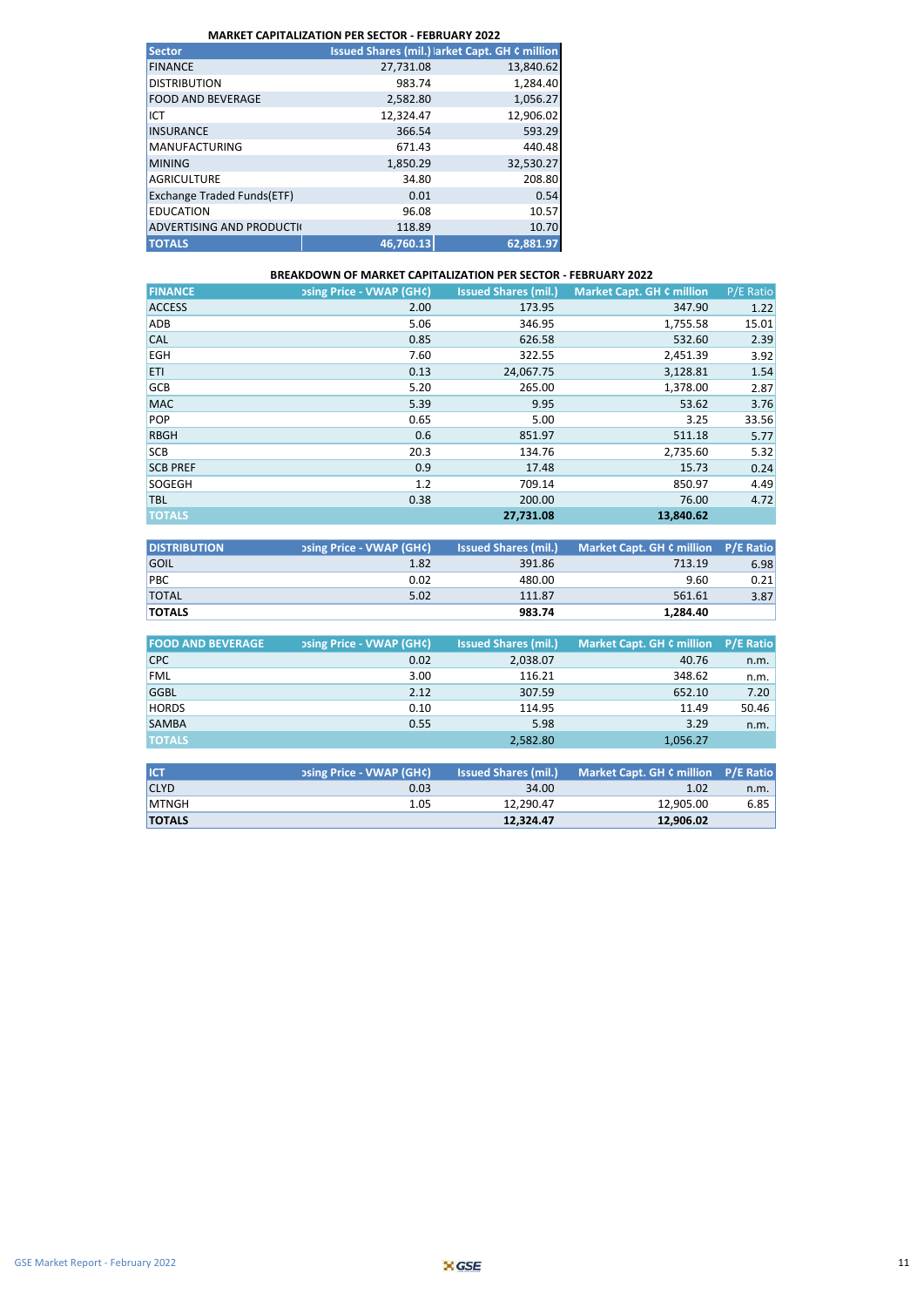| <b>MARKET CAPITALIZATION PER SECTOR - FEBRUARY 2022 (Continuation)</b> |                                   |                             |                                  |                  |  |  |  |
|------------------------------------------------------------------------|-----------------------------------|-----------------------------|----------------------------------|------------------|--|--|--|
| <b>INSURANCE</b>                                                       | <b>Closing Price - VWAP (GH¢)</b> | <b>Issued Shares (mil.)</b> | <b>Market Capt. GH ¢ million</b> | <b>P/E Ratio</b> |  |  |  |
| EGL                                                                    | 3.30                              | 170.89                      | 563.95                           | 8.30             |  |  |  |
| <b>SIC</b>                                                             | 0.15                              | 195.65                      | 29.35                            | 1.01             |  |  |  |
| <b>TOTALS</b>                                                          |                                   | 366.54                      | 593.29                           |                  |  |  |  |
|                                                                        |                                   |                             |                                  |                  |  |  |  |
| <b>MANUFACTURING</b>                                                   | <b>Closing Price - VWAP (GH¢)</b> | <b>Issued Shares (mil.)</b> | <b>Market Capt. GH ¢ million</b> | <b>P/E Ratio</b> |  |  |  |
| <b>ALW</b>                                                             | 0.10                              | 236.69                      | 23.67                            | n.m.             |  |  |  |
| <b>CMLT</b>                                                            | 0.11                              | 6.83                        | 0.75                             | 4.35             |  |  |  |
| <b>DASPHARMA</b>                                                       | 0.40                              | 84.77                       | 33.91                            | 27.82            |  |  |  |
| <b>IIL</b>                                                             | 0.05                              | 258.82                      | 12.94                            | 3.62             |  |  |  |
| SWL                                                                    | 0.05                              | 21.83                       | 1.09                             | n.m.             |  |  |  |
| <b>UNIL</b>                                                            | 5.89                              | 62.50                       | 368.13                           | 293.09           |  |  |  |
| <b>TOTALS</b>                                                          |                                   | 671.43                      | 440.48                           |                  |  |  |  |
|                                                                        |                                   |                             |                                  |                  |  |  |  |
| <b>MINING</b>                                                          | <b>Closing Price - VWAP (GH¢)</b> | <b>Issued Shares (mil.)</b> | <b>Market Capt. GH ¢ million</b> | <b>P/E Ratio</b> |  |  |  |
| <b>AADS</b>                                                            | 0.41                              | 0.98                        | 40.13                            | 4.73             |  |  |  |
| <b>AGA</b>                                                             | 37.00                             | 416.52                      | 15,411.34                        | 4.27             |  |  |  |
| <b>TLW</b>                                                             | 11.92                             | 1,432.79                    | 17,078.80                        | 15.95            |  |  |  |
| <b>TOTALS</b>                                                          |                                   | 1,850.29                    | 32,530.27                        |                  |  |  |  |
|                                                                        |                                   |                             |                                  |                  |  |  |  |
| <b>AGRICULTURE</b>                                                     | <b>Closing Price - VWAP (GH¢)</b> | <b>Issued Shares (mil.)</b> | <b>Market Capt. GH ¢ million</b> | <b>P/E Ratio</b> |  |  |  |
| <b>BOPP</b>                                                            | 6.00                              | 34.80                       | 208.80                           | 2.32             |  |  |  |
|                                                                        |                                   |                             |                                  |                  |  |  |  |
| <b>EXCHANGE TRADED FUND!</b>                                           | <b>Closing Price - VWAP (GH¢)</b> | <b>Issued Shares (mil.)</b> | <b>Market Capt. GH ¢ million</b> | <b>P/E Ratio</b> |  |  |  |
| GLD                                                                    | 108.60                            | 0.005                       | 0.54                             |                  |  |  |  |
|                                                                        |                                   |                             |                                  |                  |  |  |  |
| <b>EDUCATION</b>                                                       | <b>Closing Price - VWAP (GH¢)</b> | <b>Issued Shares (mil.)</b> | <b>Market Capt. GH¢ million</b>  | <b>P/E Ratio</b> |  |  |  |
| <b>MMH</b>                                                             | 0.11                              | 96.08                       | 10.57                            | n.m.             |  |  |  |
|                                                                        |                                   |                             |                                  |                  |  |  |  |
| <b>ADVERTISEMENT &amp; PRODL</b>                                       | <b>Closing Price - VWAP (GH¢)</b> | <b>Issued Shares (mil.)</b> | <b>Market Capt. GH ¢ million</b> | <b>P/E Ratio</b> |  |  |  |
| <b>DIGICUT</b>                                                         | 0.09                              | 118.89                      | 10.70                            | n.m.             |  |  |  |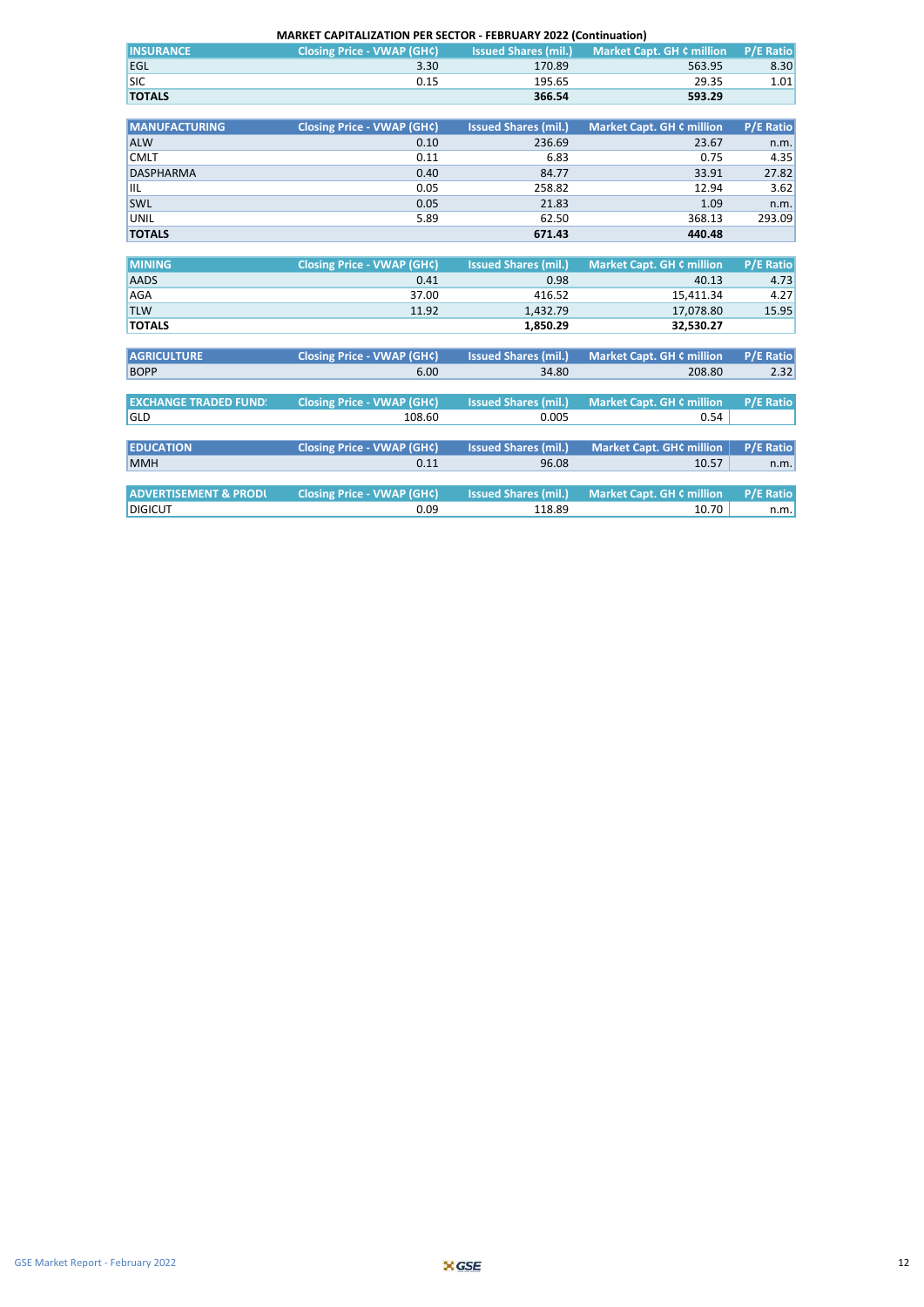| <b>MARKET STATUS - CAPITALISATION, PRICE CHANGES, P/E RATIOS</b> |  |
|------------------------------------------------------------------|--|
|------------------------------------------------------------------|--|

| <b>Issued Shares</b><br>Market Capt. GH Shares Prices Shares Prices % Change in<br>Div.<br><b>Company</b><br>(mil.)<br>Yield %<br>GH <sub>c</sub><br>¢ million as at GH¢; End Dec GH¢; End Feb Share Price<br><b>February 2022</b><br>2021<br>2022<br><b>Equities</b><br><b>AADS</b><br>0.98<br>40.13<br>4.73<br>0.41<br>0.41<br>0.00%<br>0.84%<br>8.6672<br>1.22<br>173.95<br>347.90<br>1.6398<br>$-36.51%$<br>0.00%<br><b>ACCESS</b><br>3.15<br>2.00<br>5.06<br>5.06<br>15.01<br><b>ADB</b><br>346.95<br>1,755.58<br>0.00%<br>0.3371<br>0.00%<br>4.27<br><b>AGA</b><br>37.00<br>37.00<br>0.93%<br>8.6672<br>416.52<br>15,411.34<br>0.00%<br><b>ALW</b><br>236.69<br>23.67<br>0.10<br>0.10<br>0.00%<br>0.1428<br>0.00%<br>n.m.<br>2.32<br><b>BOPP</b><br>34.80<br>208.80<br>6.65<br>6.00<br>3.20%<br>2.5853<br>$-9.77%$<br>0.85<br>2.39<br><b>CAL</b><br>626.58<br>532.60<br>0.87<br>12.64%<br>0.3622<br>$-2.30%$<br><b>CLYD</b><br>34.00<br>1.02<br>0.03<br>0.03<br>0.00%<br>0.0107<br>n.m.<br>0.00%<br>0.75<br>4.35<br><b>CMLT</b><br>6.83<br>0.11<br>0.11<br>0.00%<br>0.0253<br>0.00%<br><b>CPC</b><br>2,038.07<br>40.76<br>0.02<br>0.02<br>0.00%<br>0.0086<br>0.00%<br>n.m.<br>27.82<br><b>DASPHARMA</b><br>33.91<br>0.40<br>0.40<br>0.0144<br>84.77<br>0.00%<br>0.00%<br><b>EGH</b><br>322.55<br>2,451.39<br>7.60<br>7.60<br>7.05%<br>1.9379<br>3.92<br>0.00%<br>2.79<br>8.30<br>EGL<br>170.89<br>563.95<br>3.30<br>2.45%<br>0.3977<br>18.28%<br>1.54<br><b>ETI</b><br>24,067.75<br>3,128.81<br>0.14<br>0.13<br>0.00%<br>0.0843<br>$-7.14%$<br><b>FML</b><br>4.00<br>3.00<br>116.21<br>348.62<br>$-25.00%$<br>0.00%<br>0.1796<br>n.m.<br><b>GCB</b><br>5.24<br>2.87<br>265.00<br>1,378.00<br>5.20<br>4.76%<br>1.8134<br>$-0.76%$<br>7.20<br><b>GGBL</b><br>307.59<br>652.10<br>1.80<br>2.12<br>4.56%<br>0.2946<br>17.78%<br>6.98<br><b>GOIL</b><br>391.86<br>713.19<br>1.82<br>1.82<br>2.47%<br>0.2609<br>0.00%<br>3.76<br><b>MAC</b><br>9.95<br>53.62<br>5.39<br>5.39<br>0.00%<br>1.4344<br>0.00%<br>6.85<br><b>MTNGH</b><br>12,290.47<br>12,905.00<br>1.11<br>1.05<br>2.50%<br>0.1532<br>$-5.41%$<br>0.21<br>PBC<br>480.00<br>9.60<br>0.03<br>0.02<br>0.00%<br>0.0953<br>$-33.33%$<br><b>RBGH</b><br>0.60<br>0.60<br>0.1039<br>33.56<br>851.97<br>511.18<br>0.00%<br>0.00%<br><b>SCB</b><br>134.76<br>2,735.60<br>20.30<br>20.30<br>8.55%<br>3.8146<br>5.77<br>0.00%<br><b>SIC</b><br>1.01<br>195.65<br>29.35<br>0.08<br>0.15<br>21.86%<br>0.1488<br>87.50%<br>SOGEGH<br>1.20<br>0.24<br>709.14<br>850.97<br>0.90<br>9.50%<br>0.2671<br>$-25.00%$<br>21.83<br>1.09<br>0.05<br>0.05<br>0.0244<br>SWL<br>0.00%<br>0.00%<br>n.m.<br>$\overline{\phantom{a}}$<br>4.72<br><b>TBL</b><br>200.00<br>76.00<br>0.34<br>0.38<br>0.0806<br>8.05%<br>11.76%<br>15.95<br><b>TLW</b><br>1,432.79<br>17,078.80<br>11.92<br>11.92<br>0.00%<br>0.7473<br>0.00%<br><b>TOTAL</b><br>3.87<br>111.87<br>561.61<br>5.02<br>5.02<br>0.00%<br>4.42%<br>1.2960<br><b>UNIL</b><br>368.13<br>5.89<br>5.89<br>293.09<br>62.50<br>0.00%<br>0.0201<br>0.00%<br>Subtotal<br>62,813.45<br><b>Preference Shares</b><br><b>SCB PREF</b><br>17.48<br>0.90<br>0.90<br>10.08%<br>0.24<br>15.73<br>0.00%<br>3.6865<br><b>Exchange Traded</b><br><b>Funds(ETF)</b><br><b>GLD</b><br>0.01<br>0.54<br>108.60<br>105.50<br>$-2.85%$<br>16.28<br><b>Subtotal</b><br><b>Ghana Alternative</b><br>Market (GAX)<br><b>HORDS</b><br>114.95<br>11.49<br>0.10<br>0.10<br>1.74%<br>0.0020<br>50.46<br>0.00%<br>258.82<br>12.94<br>0.05<br>0.05<br>5.82%<br>0.0138<br>3.62<br><b>IIL</b><br>0.00%<br>96.08<br>10.57<br>0.11<br>0.11<br><b>MMH</b><br>0.00%<br>0.00%<br>0.0001<br>n.m.<br><b>SAMBA</b><br>5.98<br>3.29<br>0.55<br>0.55<br>0.00%<br>0.0004<br>0.00%<br>n.m.<br><b>DIGICUT</b><br>10.70<br>0.09<br>118.89<br>0.09<br>0.00%<br>0.00%<br>0.0006<br>n.m.<br>$\sim$<br><b>POP</b><br>3.25<br>0.65<br>5.00<br>0.65<br>0.00%<br>0.00%<br>0.0194<br>33.56 |              | <b>MARKET STATUS - CAPITALISATION, PRICE CHANGES, P/E RATIOS</b> |       |  |  |  |  |            |                  |
|----------------------------------------------------------------------------------------------------------------------------------------------------------------------------------------------------------------------------------------------------------------------------------------------------------------------------------------------------------------------------------------------------------------------------------------------------------------------------------------------------------------------------------------------------------------------------------------------------------------------------------------------------------------------------------------------------------------------------------------------------------------------------------------------------------------------------------------------------------------------------------------------------------------------------------------------------------------------------------------------------------------------------------------------------------------------------------------------------------------------------------------------------------------------------------------------------------------------------------------------------------------------------------------------------------------------------------------------------------------------------------------------------------------------------------------------------------------------------------------------------------------------------------------------------------------------------------------------------------------------------------------------------------------------------------------------------------------------------------------------------------------------------------------------------------------------------------------------------------------------------------------------------------------------------------------------------------------------------------------------------------------------------------------------------------------------------------------------------------------------------------------------------------------------------------------------------------------------------------------------------------------------------------------------------------------------------------------------------------------------------------------------------------------------------------------------------------------------------------------------------------------------------------------------------------------------------------------------------------------------------------------------------------------------------------------------------------------------------------------------------------------------------------------------------------------------------------------------------------------------------------------------------------------------------------------------------------------------------------------------------------------------------------------------------------------------------------------------------------------------------------------------------------------------------------------------------------------------------------------------------------------------------------------------------------------------------------------------------------------------------------------------------------------------------------------------------------------------------------------------------------------------------------------------------------------------------------------------------------------------------------------------------------------------------------------------------------------------------------------------------------------------------------------------------------------------------------------------------------------------------------------------------------------------|--------------|------------------------------------------------------------------|-------|--|--|--|--|------------|------------------|
|                                                                                                                                                                                                                                                                                                                                                                                                                                                                                                                                                                                                                                                                                                                                                                                                                                                                                                                                                                                                                                                                                                                                                                                                                                                                                                                                                                                                                                                                                                                                                                                                                                                                                                                                                                                                                                                                                                                                                                                                                                                                                                                                                                                                                                                                                                                                                                                                                                                                                                                                                                                                                                                                                                                                                                                                                                                                                                                                                                                                                                                                                                                                                                                                                                                                                                                                                                                                                                                                                                                                                                                                                                                                                                                                                                                                                                                                                                                      |              |                                                                  |       |  |  |  |  | <b>EPS</b> | <b>P/E Ratio</b> |
|                                                                                                                                                                                                                                                                                                                                                                                                                                                                                                                                                                                                                                                                                                                                                                                                                                                                                                                                                                                                                                                                                                                                                                                                                                                                                                                                                                                                                                                                                                                                                                                                                                                                                                                                                                                                                                                                                                                                                                                                                                                                                                                                                                                                                                                                                                                                                                                                                                                                                                                                                                                                                                                                                                                                                                                                                                                                                                                                                                                                                                                                                                                                                                                                                                                                                                                                                                                                                                                                                                                                                                                                                                                                                                                                                                                                                                                                                                                      |              |                                                                  |       |  |  |  |  |            |                  |
|                                                                                                                                                                                                                                                                                                                                                                                                                                                                                                                                                                                                                                                                                                                                                                                                                                                                                                                                                                                                                                                                                                                                                                                                                                                                                                                                                                                                                                                                                                                                                                                                                                                                                                                                                                                                                                                                                                                                                                                                                                                                                                                                                                                                                                                                                                                                                                                                                                                                                                                                                                                                                                                                                                                                                                                                                                                                                                                                                                                                                                                                                                                                                                                                                                                                                                                                                                                                                                                                                                                                                                                                                                                                                                                                                                                                                                                                                                                      |              |                                                                  |       |  |  |  |  |            |                  |
|                                                                                                                                                                                                                                                                                                                                                                                                                                                                                                                                                                                                                                                                                                                                                                                                                                                                                                                                                                                                                                                                                                                                                                                                                                                                                                                                                                                                                                                                                                                                                                                                                                                                                                                                                                                                                                                                                                                                                                                                                                                                                                                                                                                                                                                                                                                                                                                                                                                                                                                                                                                                                                                                                                                                                                                                                                                                                                                                                                                                                                                                                                                                                                                                                                                                                                                                                                                                                                                                                                                                                                                                                                                                                                                                                                                                                                                                                                                      |              |                                                                  |       |  |  |  |  |            |                  |
|                                                                                                                                                                                                                                                                                                                                                                                                                                                                                                                                                                                                                                                                                                                                                                                                                                                                                                                                                                                                                                                                                                                                                                                                                                                                                                                                                                                                                                                                                                                                                                                                                                                                                                                                                                                                                                                                                                                                                                                                                                                                                                                                                                                                                                                                                                                                                                                                                                                                                                                                                                                                                                                                                                                                                                                                                                                                                                                                                                                                                                                                                                                                                                                                                                                                                                                                                                                                                                                                                                                                                                                                                                                                                                                                                                                                                                                                                                                      |              |                                                                  |       |  |  |  |  |            |                  |
|                                                                                                                                                                                                                                                                                                                                                                                                                                                                                                                                                                                                                                                                                                                                                                                                                                                                                                                                                                                                                                                                                                                                                                                                                                                                                                                                                                                                                                                                                                                                                                                                                                                                                                                                                                                                                                                                                                                                                                                                                                                                                                                                                                                                                                                                                                                                                                                                                                                                                                                                                                                                                                                                                                                                                                                                                                                                                                                                                                                                                                                                                                                                                                                                                                                                                                                                                                                                                                                                                                                                                                                                                                                                                                                                                                                                                                                                                                                      |              |                                                                  |       |  |  |  |  |            |                  |
|                                                                                                                                                                                                                                                                                                                                                                                                                                                                                                                                                                                                                                                                                                                                                                                                                                                                                                                                                                                                                                                                                                                                                                                                                                                                                                                                                                                                                                                                                                                                                                                                                                                                                                                                                                                                                                                                                                                                                                                                                                                                                                                                                                                                                                                                                                                                                                                                                                                                                                                                                                                                                                                                                                                                                                                                                                                                                                                                                                                                                                                                                                                                                                                                                                                                                                                                                                                                                                                                                                                                                                                                                                                                                                                                                                                                                                                                                                                      |              |                                                                  |       |  |  |  |  |            |                  |
|                                                                                                                                                                                                                                                                                                                                                                                                                                                                                                                                                                                                                                                                                                                                                                                                                                                                                                                                                                                                                                                                                                                                                                                                                                                                                                                                                                                                                                                                                                                                                                                                                                                                                                                                                                                                                                                                                                                                                                                                                                                                                                                                                                                                                                                                                                                                                                                                                                                                                                                                                                                                                                                                                                                                                                                                                                                                                                                                                                                                                                                                                                                                                                                                                                                                                                                                                                                                                                                                                                                                                                                                                                                                                                                                                                                                                                                                                                                      |              |                                                                  |       |  |  |  |  |            |                  |
|                                                                                                                                                                                                                                                                                                                                                                                                                                                                                                                                                                                                                                                                                                                                                                                                                                                                                                                                                                                                                                                                                                                                                                                                                                                                                                                                                                                                                                                                                                                                                                                                                                                                                                                                                                                                                                                                                                                                                                                                                                                                                                                                                                                                                                                                                                                                                                                                                                                                                                                                                                                                                                                                                                                                                                                                                                                                                                                                                                                                                                                                                                                                                                                                                                                                                                                                                                                                                                                                                                                                                                                                                                                                                                                                                                                                                                                                                                                      |              |                                                                  |       |  |  |  |  |            |                  |
|                                                                                                                                                                                                                                                                                                                                                                                                                                                                                                                                                                                                                                                                                                                                                                                                                                                                                                                                                                                                                                                                                                                                                                                                                                                                                                                                                                                                                                                                                                                                                                                                                                                                                                                                                                                                                                                                                                                                                                                                                                                                                                                                                                                                                                                                                                                                                                                                                                                                                                                                                                                                                                                                                                                                                                                                                                                                                                                                                                                                                                                                                                                                                                                                                                                                                                                                                                                                                                                                                                                                                                                                                                                                                                                                                                                                                                                                                                                      |              |                                                                  |       |  |  |  |  |            |                  |
|                                                                                                                                                                                                                                                                                                                                                                                                                                                                                                                                                                                                                                                                                                                                                                                                                                                                                                                                                                                                                                                                                                                                                                                                                                                                                                                                                                                                                                                                                                                                                                                                                                                                                                                                                                                                                                                                                                                                                                                                                                                                                                                                                                                                                                                                                                                                                                                                                                                                                                                                                                                                                                                                                                                                                                                                                                                                                                                                                                                                                                                                                                                                                                                                                                                                                                                                                                                                                                                                                                                                                                                                                                                                                                                                                                                                                                                                                                                      |              |                                                                  |       |  |  |  |  |            |                  |
|                                                                                                                                                                                                                                                                                                                                                                                                                                                                                                                                                                                                                                                                                                                                                                                                                                                                                                                                                                                                                                                                                                                                                                                                                                                                                                                                                                                                                                                                                                                                                                                                                                                                                                                                                                                                                                                                                                                                                                                                                                                                                                                                                                                                                                                                                                                                                                                                                                                                                                                                                                                                                                                                                                                                                                                                                                                                                                                                                                                                                                                                                                                                                                                                                                                                                                                                                                                                                                                                                                                                                                                                                                                                                                                                                                                                                                                                                                                      |              |                                                                  |       |  |  |  |  |            |                  |
|                                                                                                                                                                                                                                                                                                                                                                                                                                                                                                                                                                                                                                                                                                                                                                                                                                                                                                                                                                                                                                                                                                                                                                                                                                                                                                                                                                                                                                                                                                                                                                                                                                                                                                                                                                                                                                                                                                                                                                                                                                                                                                                                                                                                                                                                                                                                                                                                                                                                                                                                                                                                                                                                                                                                                                                                                                                                                                                                                                                                                                                                                                                                                                                                                                                                                                                                                                                                                                                                                                                                                                                                                                                                                                                                                                                                                                                                                                                      |              |                                                                  |       |  |  |  |  |            |                  |
|                                                                                                                                                                                                                                                                                                                                                                                                                                                                                                                                                                                                                                                                                                                                                                                                                                                                                                                                                                                                                                                                                                                                                                                                                                                                                                                                                                                                                                                                                                                                                                                                                                                                                                                                                                                                                                                                                                                                                                                                                                                                                                                                                                                                                                                                                                                                                                                                                                                                                                                                                                                                                                                                                                                                                                                                                                                                                                                                                                                                                                                                                                                                                                                                                                                                                                                                                                                                                                                                                                                                                                                                                                                                                                                                                                                                                                                                                                                      |              |                                                                  |       |  |  |  |  |            |                  |
|                                                                                                                                                                                                                                                                                                                                                                                                                                                                                                                                                                                                                                                                                                                                                                                                                                                                                                                                                                                                                                                                                                                                                                                                                                                                                                                                                                                                                                                                                                                                                                                                                                                                                                                                                                                                                                                                                                                                                                                                                                                                                                                                                                                                                                                                                                                                                                                                                                                                                                                                                                                                                                                                                                                                                                                                                                                                                                                                                                                                                                                                                                                                                                                                                                                                                                                                                                                                                                                                                                                                                                                                                                                                                                                                                                                                                                                                                                                      |              |                                                                  |       |  |  |  |  |            |                  |
|                                                                                                                                                                                                                                                                                                                                                                                                                                                                                                                                                                                                                                                                                                                                                                                                                                                                                                                                                                                                                                                                                                                                                                                                                                                                                                                                                                                                                                                                                                                                                                                                                                                                                                                                                                                                                                                                                                                                                                                                                                                                                                                                                                                                                                                                                                                                                                                                                                                                                                                                                                                                                                                                                                                                                                                                                                                                                                                                                                                                                                                                                                                                                                                                                                                                                                                                                                                                                                                                                                                                                                                                                                                                                                                                                                                                                                                                                                                      |              |                                                                  |       |  |  |  |  |            |                  |
|                                                                                                                                                                                                                                                                                                                                                                                                                                                                                                                                                                                                                                                                                                                                                                                                                                                                                                                                                                                                                                                                                                                                                                                                                                                                                                                                                                                                                                                                                                                                                                                                                                                                                                                                                                                                                                                                                                                                                                                                                                                                                                                                                                                                                                                                                                                                                                                                                                                                                                                                                                                                                                                                                                                                                                                                                                                                                                                                                                                                                                                                                                                                                                                                                                                                                                                                                                                                                                                                                                                                                                                                                                                                                                                                                                                                                                                                                                                      |              |                                                                  |       |  |  |  |  |            |                  |
|                                                                                                                                                                                                                                                                                                                                                                                                                                                                                                                                                                                                                                                                                                                                                                                                                                                                                                                                                                                                                                                                                                                                                                                                                                                                                                                                                                                                                                                                                                                                                                                                                                                                                                                                                                                                                                                                                                                                                                                                                                                                                                                                                                                                                                                                                                                                                                                                                                                                                                                                                                                                                                                                                                                                                                                                                                                                                                                                                                                                                                                                                                                                                                                                                                                                                                                                                                                                                                                                                                                                                                                                                                                                                                                                                                                                                                                                                                                      |              |                                                                  |       |  |  |  |  |            |                  |
|                                                                                                                                                                                                                                                                                                                                                                                                                                                                                                                                                                                                                                                                                                                                                                                                                                                                                                                                                                                                                                                                                                                                                                                                                                                                                                                                                                                                                                                                                                                                                                                                                                                                                                                                                                                                                                                                                                                                                                                                                                                                                                                                                                                                                                                                                                                                                                                                                                                                                                                                                                                                                                                                                                                                                                                                                                                                                                                                                                                                                                                                                                                                                                                                                                                                                                                                                                                                                                                                                                                                                                                                                                                                                                                                                                                                                                                                                                                      |              |                                                                  |       |  |  |  |  |            |                  |
|                                                                                                                                                                                                                                                                                                                                                                                                                                                                                                                                                                                                                                                                                                                                                                                                                                                                                                                                                                                                                                                                                                                                                                                                                                                                                                                                                                                                                                                                                                                                                                                                                                                                                                                                                                                                                                                                                                                                                                                                                                                                                                                                                                                                                                                                                                                                                                                                                                                                                                                                                                                                                                                                                                                                                                                                                                                                                                                                                                                                                                                                                                                                                                                                                                                                                                                                                                                                                                                                                                                                                                                                                                                                                                                                                                                                                                                                                                                      |              |                                                                  |       |  |  |  |  |            |                  |
|                                                                                                                                                                                                                                                                                                                                                                                                                                                                                                                                                                                                                                                                                                                                                                                                                                                                                                                                                                                                                                                                                                                                                                                                                                                                                                                                                                                                                                                                                                                                                                                                                                                                                                                                                                                                                                                                                                                                                                                                                                                                                                                                                                                                                                                                                                                                                                                                                                                                                                                                                                                                                                                                                                                                                                                                                                                                                                                                                                                                                                                                                                                                                                                                                                                                                                                                                                                                                                                                                                                                                                                                                                                                                                                                                                                                                                                                                                                      |              |                                                                  |       |  |  |  |  |            |                  |
|                                                                                                                                                                                                                                                                                                                                                                                                                                                                                                                                                                                                                                                                                                                                                                                                                                                                                                                                                                                                                                                                                                                                                                                                                                                                                                                                                                                                                                                                                                                                                                                                                                                                                                                                                                                                                                                                                                                                                                                                                                                                                                                                                                                                                                                                                                                                                                                                                                                                                                                                                                                                                                                                                                                                                                                                                                                                                                                                                                                                                                                                                                                                                                                                                                                                                                                                                                                                                                                                                                                                                                                                                                                                                                                                                                                                                                                                                                                      |              |                                                                  |       |  |  |  |  |            |                  |
|                                                                                                                                                                                                                                                                                                                                                                                                                                                                                                                                                                                                                                                                                                                                                                                                                                                                                                                                                                                                                                                                                                                                                                                                                                                                                                                                                                                                                                                                                                                                                                                                                                                                                                                                                                                                                                                                                                                                                                                                                                                                                                                                                                                                                                                                                                                                                                                                                                                                                                                                                                                                                                                                                                                                                                                                                                                                                                                                                                                                                                                                                                                                                                                                                                                                                                                                                                                                                                                                                                                                                                                                                                                                                                                                                                                                                                                                                                                      |              |                                                                  |       |  |  |  |  |            |                  |
|                                                                                                                                                                                                                                                                                                                                                                                                                                                                                                                                                                                                                                                                                                                                                                                                                                                                                                                                                                                                                                                                                                                                                                                                                                                                                                                                                                                                                                                                                                                                                                                                                                                                                                                                                                                                                                                                                                                                                                                                                                                                                                                                                                                                                                                                                                                                                                                                                                                                                                                                                                                                                                                                                                                                                                                                                                                                                                                                                                                                                                                                                                                                                                                                                                                                                                                                                                                                                                                                                                                                                                                                                                                                                                                                                                                                                                                                                                                      |              |                                                                  |       |  |  |  |  |            |                  |
|                                                                                                                                                                                                                                                                                                                                                                                                                                                                                                                                                                                                                                                                                                                                                                                                                                                                                                                                                                                                                                                                                                                                                                                                                                                                                                                                                                                                                                                                                                                                                                                                                                                                                                                                                                                                                                                                                                                                                                                                                                                                                                                                                                                                                                                                                                                                                                                                                                                                                                                                                                                                                                                                                                                                                                                                                                                                                                                                                                                                                                                                                                                                                                                                                                                                                                                                                                                                                                                                                                                                                                                                                                                                                                                                                                                                                                                                                                                      |              |                                                                  |       |  |  |  |  |            |                  |
|                                                                                                                                                                                                                                                                                                                                                                                                                                                                                                                                                                                                                                                                                                                                                                                                                                                                                                                                                                                                                                                                                                                                                                                                                                                                                                                                                                                                                                                                                                                                                                                                                                                                                                                                                                                                                                                                                                                                                                                                                                                                                                                                                                                                                                                                                                                                                                                                                                                                                                                                                                                                                                                                                                                                                                                                                                                                                                                                                                                                                                                                                                                                                                                                                                                                                                                                                                                                                                                                                                                                                                                                                                                                                                                                                                                                                                                                                                                      |              |                                                                  |       |  |  |  |  |            |                  |
|                                                                                                                                                                                                                                                                                                                                                                                                                                                                                                                                                                                                                                                                                                                                                                                                                                                                                                                                                                                                                                                                                                                                                                                                                                                                                                                                                                                                                                                                                                                                                                                                                                                                                                                                                                                                                                                                                                                                                                                                                                                                                                                                                                                                                                                                                                                                                                                                                                                                                                                                                                                                                                                                                                                                                                                                                                                                                                                                                                                                                                                                                                                                                                                                                                                                                                                                                                                                                                                                                                                                                                                                                                                                                                                                                                                                                                                                                                                      |              |                                                                  |       |  |  |  |  |            |                  |
|                                                                                                                                                                                                                                                                                                                                                                                                                                                                                                                                                                                                                                                                                                                                                                                                                                                                                                                                                                                                                                                                                                                                                                                                                                                                                                                                                                                                                                                                                                                                                                                                                                                                                                                                                                                                                                                                                                                                                                                                                                                                                                                                                                                                                                                                                                                                                                                                                                                                                                                                                                                                                                                                                                                                                                                                                                                                                                                                                                                                                                                                                                                                                                                                                                                                                                                                                                                                                                                                                                                                                                                                                                                                                                                                                                                                                                                                                                                      |              |                                                                  |       |  |  |  |  |            |                  |
|                                                                                                                                                                                                                                                                                                                                                                                                                                                                                                                                                                                                                                                                                                                                                                                                                                                                                                                                                                                                                                                                                                                                                                                                                                                                                                                                                                                                                                                                                                                                                                                                                                                                                                                                                                                                                                                                                                                                                                                                                                                                                                                                                                                                                                                                                                                                                                                                                                                                                                                                                                                                                                                                                                                                                                                                                                                                                                                                                                                                                                                                                                                                                                                                                                                                                                                                                                                                                                                                                                                                                                                                                                                                                                                                                                                                                                                                                                                      |              |                                                                  |       |  |  |  |  |            |                  |
|                                                                                                                                                                                                                                                                                                                                                                                                                                                                                                                                                                                                                                                                                                                                                                                                                                                                                                                                                                                                                                                                                                                                                                                                                                                                                                                                                                                                                                                                                                                                                                                                                                                                                                                                                                                                                                                                                                                                                                                                                                                                                                                                                                                                                                                                                                                                                                                                                                                                                                                                                                                                                                                                                                                                                                                                                                                                                                                                                                                                                                                                                                                                                                                                                                                                                                                                                                                                                                                                                                                                                                                                                                                                                                                                                                                                                                                                                                                      |              |                                                                  |       |  |  |  |  |            |                  |
|                                                                                                                                                                                                                                                                                                                                                                                                                                                                                                                                                                                                                                                                                                                                                                                                                                                                                                                                                                                                                                                                                                                                                                                                                                                                                                                                                                                                                                                                                                                                                                                                                                                                                                                                                                                                                                                                                                                                                                                                                                                                                                                                                                                                                                                                                                                                                                                                                                                                                                                                                                                                                                                                                                                                                                                                                                                                                                                                                                                                                                                                                                                                                                                                                                                                                                                                                                                                                                                                                                                                                                                                                                                                                                                                                                                                                                                                                                                      |              |                                                                  |       |  |  |  |  |            |                  |
|                                                                                                                                                                                                                                                                                                                                                                                                                                                                                                                                                                                                                                                                                                                                                                                                                                                                                                                                                                                                                                                                                                                                                                                                                                                                                                                                                                                                                                                                                                                                                                                                                                                                                                                                                                                                                                                                                                                                                                                                                                                                                                                                                                                                                                                                                                                                                                                                                                                                                                                                                                                                                                                                                                                                                                                                                                                                                                                                                                                                                                                                                                                                                                                                                                                                                                                                                                                                                                                                                                                                                                                                                                                                                                                                                                                                                                                                                                                      |              |                                                                  |       |  |  |  |  |            |                  |
|                                                                                                                                                                                                                                                                                                                                                                                                                                                                                                                                                                                                                                                                                                                                                                                                                                                                                                                                                                                                                                                                                                                                                                                                                                                                                                                                                                                                                                                                                                                                                                                                                                                                                                                                                                                                                                                                                                                                                                                                                                                                                                                                                                                                                                                                                                                                                                                                                                                                                                                                                                                                                                                                                                                                                                                                                                                                                                                                                                                                                                                                                                                                                                                                                                                                                                                                                                                                                                                                                                                                                                                                                                                                                                                                                                                                                                                                                                                      |              |                                                                  |       |  |  |  |  |            |                  |
|                                                                                                                                                                                                                                                                                                                                                                                                                                                                                                                                                                                                                                                                                                                                                                                                                                                                                                                                                                                                                                                                                                                                                                                                                                                                                                                                                                                                                                                                                                                                                                                                                                                                                                                                                                                                                                                                                                                                                                                                                                                                                                                                                                                                                                                                                                                                                                                                                                                                                                                                                                                                                                                                                                                                                                                                                                                                                                                                                                                                                                                                                                                                                                                                                                                                                                                                                                                                                                                                                                                                                                                                                                                                                                                                                                                                                                                                                                                      |              |                                                                  |       |  |  |  |  |            |                  |
|                                                                                                                                                                                                                                                                                                                                                                                                                                                                                                                                                                                                                                                                                                                                                                                                                                                                                                                                                                                                                                                                                                                                                                                                                                                                                                                                                                                                                                                                                                                                                                                                                                                                                                                                                                                                                                                                                                                                                                                                                                                                                                                                                                                                                                                                                                                                                                                                                                                                                                                                                                                                                                                                                                                                                                                                                                                                                                                                                                                                                                                                                                                                                                                                                                                                                                                                                                                                                                                                                                                                                                                                                                                                                                                                                                                                                                                                                                                      |              |                                                                  |       |  |  |  |  |            |                  |
|                                                                                                                                                                                                                                                                                                                                                                                                                                                                                                                                                                                                                                                                                                                                                                                                                                                                                                                                                                                                                                                                                                                                                                                                                                                                                                                                                                                                                                                                                                                                                                                                                                                                                                                                                                                                                                                                                                                                                                                                                                                                                                                                                                                                                                                                                                                                                                                                                                                                                                                                                                                                                                                                                                                                                                                                                                                                                                                                                                                                                                                                                                                                                                                                                                                                                                                                                                                                                                                                                                                                                                                                                                                                                                                                                                                                                                                                                                                      |              |                                                                  |       |  |  |  |  |            |                  |
|                                                                                                                                                                                                                                                                                                                                                                                                                                                                                                                                                                                                                                                                                                                                                                                                                                                                                                                                                                                                                                                                                                                                                                                                                                                                                                                                                                                                                                                                                                                                                                                                                                                                                                                                                                                                                                                                                                                                                                                                                                                                                                                                                                                                                                                                                                                                                                                                                                                                                                                                                                                                                                                                                                                                                                                                                                                                                                                                                                                                                                                                                                                                                                                                                                                                                                                                                                                                                                                                                                                                                                                                                                                                                                                                                                                                                                                                                                                      |              |                                                                  |       |  |  |  |  |            |                  |
|                                                                                                                                                                                                                                                                                                                                                                                                                                                                                                                                                                                                                                                                                                                                                                                                                                                                                                                                                                                                                                                                                                                                                                                                                                                                                                                                                                                                                                                                                                                                                                                                                                                                                                                                                                                                                                                                                                                                                                                                                                                                                                                                                                                                                                                                                                                                                                                                                                                                                                                                                                                                                                                                                                                                                                                                                                                                                                                                                                                                                                                                                                                                                                                                                                                                                                                                                                                                                                                                                                                                                                                                                                                                                                                                                                                                                                                                                                                      |              |                                                                  |       |  |  |  |  |            |                  |
|                                                                                                                                                                                                                                                                                                                                                                                                                                                                                                                                                                                                                                                                                                                                                                                                                                                                                                                                                                                                                                                                                                                                                                                                                                                                                                                                                                                                                                                                                                                                                                                                                                                                                                                                                                                                                                                                                                                                                                                                                                                                                                                                                                                                                                                                                                                                                                                                                                                                                                                                                                                                                                                                                                                                                                                                                                                                                                                                                                                                                                                                                                                                                                                                                                                                                                                                                                                                                                                                                                                                                                                                                                                                                                                                                                                                                                                                                                                      |              |                                                                  |       |  |  |  |  |            |                  |
|                                                                                                                                                                                                                                                                                                                                                                                                                                                                                                                                                                                                                                                                                                                                                                                                                                                                                                                                                                                                                                                                                                                                                                                                                                                                                                                                                                                                                                                                                                                                                                                                                                                                                                                                                                                                                                                                                                                                                                                                                                                                                                                                                                                                                                                                                                                                                                                                                                                                                                                                                                                                                                                                                                                                                                                                                                                                                                                                                                                                                                                                                                                                                                                                                                                                                                                                                                                                                                                                                                                                                                                                                                                                                                                                                                                                                                                                                                                      |              |                                                                  |       |  |  |  |  |            |                  |
|                                                                                                                                                                                                                                                                                                                                                                                                                                                                                                                                                                                                                                                                                                                                                                                                                                                                                                                                                                                                                                                                                                                                                                                                                                                                                                                                                                                                                                                                                                                                                                                                                                                                                                                                                                                                                                                                                                                                                                                                                                                                                                                                                                                                                                                                                                                                                                                                                                                                                                                                                                                                                                                                                                                                                                                                                                                                                                                                                                                                                                                                                                                                                                                                                                                                                                                                                                                                                                                                                                                                                                                                                                                                                                                                                                                                                                                                                                                      |              |                                                                  |       |  |  |  |  |            |                  |
|                                                                                                                                                                                                                                                                                                                                                                                                                                                                                                                                                                                                                                                                                                                                                                                                                                                                                                                                                                                                                                                                                                                                                                                                                                                                                                                                                                                                                                                                                                                                                                                                                                                                                                                                                                                                                                                                                                                                                                                                                                                                                                                                                                                                                                                                                                                                                                                                                                                                                                                                                                                                                                                                                                                                                                                                                                                                                                                                                                                                                                                                                                                                                                                                                                                                                                                                                                                                                                                                                                                                                                                                                                                                                                                                                                                                                                                                                                                      |              |                                                                  |       |  |  |  |  |            |                  |
|                                                                                                                                                                                                                                                                                                                                                                                                                                                                                                                                                                                                                                                                                                                                                                                                                                                                                                                                                                                                                                                                                                                                                                                                                                                                                                                                                                                                                                                                                                                                                                                                                                                                                                                                                                                                                                                                                                                                                                                                                                                                                                                                                                                                                                                                                                                                                                                                                                                                                                                                                                                                                                                                                                                                                                                                                                                                                                                                                                                                                                                                                                                                                                                                                                                                                                                                                                                                                                                                                                                                                                                                                                                                                                                                                                                                                                                                                                                      |              |                                                                  |       |  |  |  |  |            |                  |
|                                                                                                                                                                                                                                                                                                                                                                                                                                                                                                                                                                                                                                                                                                                                                                                                                                                                                                                                                                                                                                                                                                                                                                                                                                                                                                                                                                                                                                                                                                                                                                                                                                                                                                                                                                                                                                                                                                                                                                                                                                                                                                                                                                                                                                                                                                                                                                                                                                                                                                                                                                                                                                                                                                                                                                                                                                                                                                                                                                                                                                                                                                                                                                                                                                                                                                                                                                                                                                                                                                                                                                                                                                                                                                                                                                                                                                                                                                                      |              |                                                                  |       |  |  |  |  |            |                  |
|                                                                                                                                                                                                                                                                                                                                                                                                                                                                                                                                                                                                                                                                                                                                                                                                                                                                                                                                                                                                                                                                                                                                                                                                                                                                                                                                                                                                                                                                                                                                                                                                                                                                                                                                                                                                                                                                                                                                                                                                                                                                                                                                                                                                                                                                                                                                                                                                                                                                                                                                                                                                                                                                                                                                                                                                                                                                                                                                                                                                                                                                                                                                                                                                                                                                                                                                                                                                                                                                                                                                                                                                                                                                                                                                                                                                                                                                                                                      |              |                                                                  |       |  |  |  |  |            |                  |
|                                                                                                                                                                                                                                                                                                                                                                                                                                                                                                                                                                                                                                                                                                                                                                                                                                                                                                                                                                                                                                                                                                                                                                                                                                                                                                                                                                                                                                                                                                                                                                                                                                                                                                                                                                                                                                                                                                                                                                                                                                                                                                                                                                                                                                                                                                                                                                                                                                                                                                                                                                                                                                                                                                                                                                                                                                                                                                                                                                                                                                                                                                                                                                                                                                                                                                                                                                                                                                                                                                                                                                                                                                                                                                                                                                                                                                                                                                                      |              |                                                                  |       |  |  |  |  |            |                  |
|                                                                                                                                                                                                                                                                                                                                                                                                                                                                                                                                                                                                                                                                                                                                                                                                                                                                                                                                                                                                                                                                                                                                                                                                                                                                                                                                                                                                                                                                                                                                                                                                                                                                                                                                                                                                                                                                                                                                                                                                                                                                                                                                                                                                                                                                                                                                                                                                                                                                                                                                                                                                                                                                                                                                                                                                                                                                                                                                                                                                                                                                                                                                                                                                                                                                                                                                                                                                                                                                                                                                                                                                                                                                                                                                                                                                                                                                                                                      |              |                                                                  |       |  |  |  |  |            |                  |
|                                                                                                                                                                                                                                                                                                                                                                                                                                                                                                                                                                                                                                                                                                                                                                                                                                                                                                                                                                                                                                                                                                                                                                                                                                                                                                                                                                                                                                                                                                                                                                                                                                                                                                                                                                                                                                                                                                                                                                                                                                                                                                                                                                                                                                                                                                                                                                                                                                                                                                                                                                                                                                                                                                                                                                                                                                                                                                                                                                                                                                                                                                                                                                                                                                                                                                                                                                                                                                                                                                                                                                                                                                                                                                                                                                                                                                                                                                                      |              |                                                                  |       |  |  |  |  |            |                  |
|                                                                                                                                                                                                                                                                                                                                                                                                                                                                                                                                                                                                                                                                                                                                                                                                                                                                                                                                                                                                                                                                                                                                                                                                                                                                                                                                                                                                                                                                                                                                                                                                                                                                                                                                                                                                                                                                                                                                                                                                                                                                                                                                                                                                                                                                                                                                                                                                                                                                                                                                                                                                                                                                                                                                                                                                                                                                                                                                                                                                                                                                                                                                                                                                                                                                                                                                                                                                                                                                                                                                                                                                                                                                                                                                                                                                                                                                                                                      |              |                                                                  |       |  |  |  |  |            |                  |
|                                                                                                                                                                                                                                                                                                                                                                                                                                                                                                                                                                                                                                                                                                                                                                                                                                                                                                                                                                                                                                                                                                                                                                                                                                                                                                                                                                                                                                                                                                                                                                                                                                                                                                                                                                                                                                                                                                                                                                                                                                                                                                                                                                                                                                                                                                                                                                                                                                                                                                                                                                                                                                                                                                                                                                                                                                                                                                                                                                                                                                                                                                                                                                                                                                                                                                                                                                                                                                                                                                                                                                                                                                                                                                                                                                                                                                                                                                                      |              |                                                                  |       |  |  |  |  |            |                  |
|                                                                                                                                                                                                                                                                                                                                                                                                                                                                                                                                                                                                                                                                                                                                                                                                                                                                                                                                                                                                                                                                                                                                                                                                                                                                                                                                                                                                                                                                                                                                                                                                                                                                                                                                                                                                                                                                                                                                                                                                                                                                                                                                                                                                                                                                                                                                                                                                                                                                                                                                                                                                                                                                                                                                                                                                                                                                                                                                                                                                                                                                                                                                                                                                                                                                                                                                                                                                                                                                                                                                                                                                                                                                                                                                                                                                                                                                                                                      |              |                                                                  |       |  |  |  |  |            |                  |
|                                                                                                                                                                                                                                                                                                                                                                                                                                                                                                                                                                                                                                                                                                                                                                                                                                                                                                                                                                                                                                                                                                                                                                                                                                                                                                                                                                                                                                                                                                                                                                                                                                                                                                                                                                                                                                                                                                                                                                                                                                                                                                                                                                                                                                                                                                                                                                                                                                                                                                                                                                                                                                                                                                                                                                                                                                                                                                                                                                                                                                                                                                                                                                                                                                                                                                                                                                                                                                                                                                                                                                                                                                                                                                                                                                                                                                                                                                                      |              |                                                                  |       |  |  |  |  |            |                  |
|                                                                                                                                                                                                                                                                                                                                                                                                                                                                                                                                                                                                                                                                                                                                                                                                                                                                                                                                                                                                                                                                                                                                                                                                                                                                                                                                                                                                                                                                                                                                                                                                                                                                                                                                                                                                                                                                                                                                                                                                                                                                                                                                                                                                                                                                                                                                                                                                                                                                                                                                                                                                                                                                                                                                                                                                                                                                                                                                                                                                                                                                                                                                                                                                                                                                                                                                                                                                                                                                                                                                                                                                                                                                                                                                                                                                                                                                                                                      | Subtotal     |                                                                  | 52.24 |  |  |  |  |            |                  |
| 62,881.97                                                                                                                                                                                                                                                                                                                                                                                                                                                                                                                                                                                                                                                                                                                                                                                                                                                                                                                                                                                                                                                                                                                                                                                                                                                                                                                                                                                                                                                                                                                                                                                                                                                                                                                                                                                                                                                                                                                                                                                                                                                                                                                                                                                                                                                                                                                                                                                                                                                                                                                                                                                                                                                                                                                                                                                                                                                                                                                                                                                                                                                                                                                                                                                                                                                                                                                                                                                                                                                                                                                                                                                                                                                                                                                                                                                                                                                                                                            | <b>TOTAL</b> |                                                                  |       |  |  |  |  |            |                  |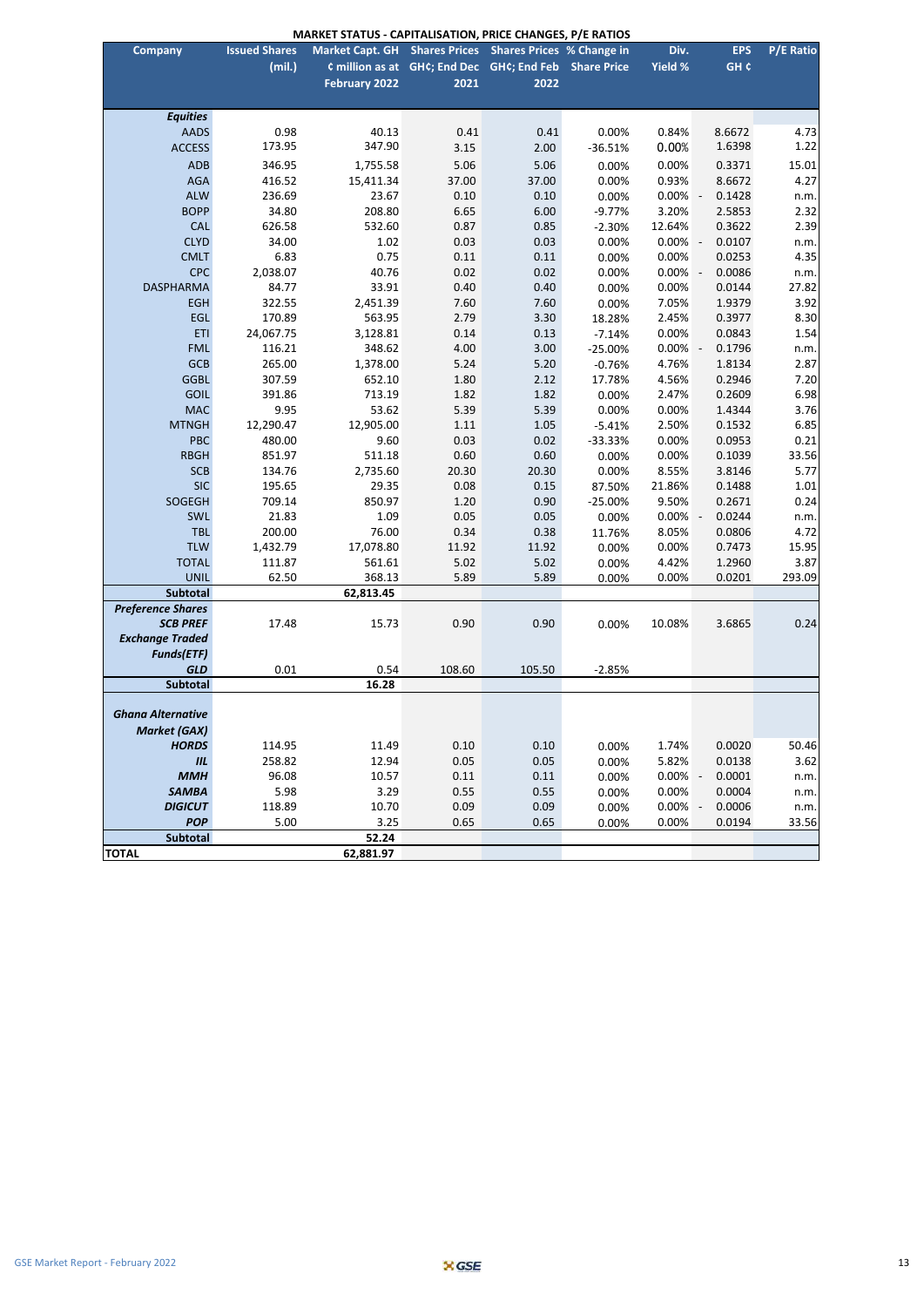#### **PRIMARY ISSUES AND CORPORATE ACTIONS**

| <b>Company</b>                   | <b>Description</b>  | <b>Offer period</b>                           | <b>Issue Price</b> | No. of         | <b>No. of Shares</b>   | <b>Amount Raised</b> |
|----------------------------------|---------------------|-----------------------------------------------|--------------------|----------------|------------------------|----------------------|
|                                  |                     |                                               | <b>GHC</b>         | <b>Shares</b>  | <b>Sold (millions)</b> | (GH¢ million)        |
|                                  |                     |                                               |                    | <b>Offered</b> |                        |                      |
|                                  |                     |                                               |                    | (million)      |                        |                      |
| Super Paper Products Co. Ltd.    | <b>IPO</b>          | Dec.1991 - Feb. 1992                          | 0.02               | 8.00           | 4.20                   | 0.06                 |
| Mechanical Llyod Co. Ltd.        | <b>IPO</b>          | Dec. 1993 - Feb. 1994                         | 0.01               | 11.00          | 9.36                   | 0.05                 |
| Ashanti Goldfields Co. Ltd.      | <b>IPO</b>          | March - April, 1994                           | 1.87               | 2.80           | 3.20                   | 5.98                 |
| Ashanti Goldfields Co. Ltd.      | <b>IPO</b>          | May-June, 1994                                | 1.87               | 1.20           | 0.15                   | 0.28                 |
| HFC Bank Ltd.                    | Placement           | January 1995                                  | 0.01               | 11.35          | 13.10                  | 0.13                 |
| Pioneer Aluminium Factory Ltd.   | <b>IPO</b>          | May - July 1995                               | 0.01               | 6.40           | 6.40                   | 0.08                 |
|                                  |                     |                                               |                    |                |                        |                      |
| <b>SSB Bank Limited</b>          | <b>IPO</b>          | Sept. - Oct., 1995                            | 0.08               | 21.36          | 15.03                  | 1.20                 |
| Accra Brewery Ltd.               | <b>Rights Issue</b> | June - August, 1992                           | 0.01               | 12.00          | 12.00                  | 0.14                 |
| Aluworks Ltd.                    | Placement           | Sept. - Nov., 1996                            | 0.14               | 5.00           | 2.45                   | 0.33                 |
| UTC Estates Ghana Ltd.           | <b>OFS</b>          | Oct. 1994 - March 1995                        | 0.01               | 24.00          | 24.00                  | 0.24                 |
|                                  |                     |                                               |                    |                |                        |                      |
| PZ Cussons Ghana Ltd.            | <b>Rights Issue</b> | Sept. - Oct. 1995                             | 0.04               | 24.00          | 24.00                  | 0.96                 |
| GCB Bank Ltd.                    | <b>IPO</b>          | Feb. - March, 1996                            | 13.20              | 49.50          | 68.44                  | 3.42                 |
| Guinness Ghana Ltd               | <b>Rights Issue</b> | May - June, 1996                              | 0.02               | 23.50          | 23.50                  | 0.49                 |
| Mechanical Lloyd Co. Ltd.        | <b>Rights Issue</b> | Oct. - Nov., 1997                             | 0.01               | 13.36          | 13.36                  | 0.20                 |
| HFC Bank Ltd.                    | <b>Rights Issue</b> | Oct. - Nov., 1998                             | 0.06               | 9.50           | 9.50                   | 0.57                 |
| Accra Brewery Ltd.               | <b>Rights Issue</b> | November, 1998                                | 0.05               | 19.89          | 19.89                  | 0.99                 |
| Metalloplastica Ghana Ltd.       | <b>Rights Issue</b> |                                               | 0.02               | 12.00          | 12.00                  | 0.22                 |
| Camelot Ghana Ltd.               | <b>IPO</b>          | Jan.18 - Feb 19, 1999                         | 0.04               | 1.75           | 1.75                   | 0.07                 |
|                                  |                     | August 9 - 20, 1999<br>Dec. 1999 - March 2000 |                    |                |                        |                      |
| Produce Buying Company Ltd.      | <b>IPO</b>          |                                               | 0.05               | 384.00         | 142.37                 | 5.92                 |
|                                  |                     |                                               |                    |                |                        |                      |
| Accra Brewery Ltd.               | <b>Rights Issue</b> |                                               | 0.06               | 23.86          | 33.26                  | 2.01                 |
| Sam Woode Limited                | <b>IPO</b>          | March 1 - April 5, 2002                       | 0.025              | 8.00           | 8.00                   | 0.20                 |
| Trust Bank Ltd. (The Gambia)     | Introduction        |                                               | 0.41               | 30.00          |                        | 12.30                |
| Cocoa Processing Co. Ltd.        | <b>IPO</b>          | Sept - Nov. 2002                              | 0.06               | 215.37         | 215.37                 | 13.46                |
| CFAO Ghana Ltd.                  | <b>Rights Issue</b> | Jan. - Feb. 2003                              | 0.01               | 168.00         | 168.00                 | 1.01                 |
| Ghana Breweries Ltd.             | <b>Rights Issue</b> | 4 - 27 June 2003                              | 0.05               | 230.34         | 230.34                 | 10.60                |
| Accra Brewery Ltd.               | <b>Rights Issue</b> | Jan 26 - Feb 16, 2004                         | 0.05               | 83.15          | 83.15                  | 4.16                 |
| Clydestone Ghana Ltd.            | <b>IPO</b>          | March 19 - April 16,                          | 0.05               | 10.60          | 16.64                  | 0.83                 |
|                                  |                     | 2004                                          |                    |                |                        |                      |
| Benso Oil Palm Plantation Ltd.   | <b>IPO</b>          | June 16 - July 23, 2004                       | 0.50               | 13.92          | 13.92                  | 6.96                 |
|                                  |                     |                                               |                    |                |                        |                      |
| Mechanical Lloyd Co. Ltd.        | <b>Rights Issue</b> | June 17 - July 16, 2004                       | 0.25               | 10.02          | 10.02                  | 2.50                 |
|                                  |                     |                                               |                    |                |                        |                      |
| <b>CAL Bank Ltd</b>              | <b>IPO</b>          | Sept 2 - Oct 1, 2004                          | 0.20               | 27.00          | 31.50                  | 6.30                 |
| Starwin Products Ltd. (SPL)      | <b>IPO</b>          | Oct 29 - Nov 26, 2004                         | 0.05               | 30.00          | 74.08                  | 3.70                 |
| Golden Web Limited (GWEB)        | <b>IPO</b>          | June 7 - Aug 8, 2005                          | 0.06               | 17.00          | 9.97                   | 0.55                 |
| EcoBank Ghana Ltd (EBG)          | <b>IPO</b>          | May 15-June 2, 2006                           | 1.10               | 8.28           | 8.28                   | 9.11                 |
| EcoBank Transnational Inc. (ETI) | Introduction        |                                               | 2.24               | 611.00         |                        | 1,368.64             |
|                                  |                     |                                               |                    |                |                        |                      |
| Ayrtn Drug Manufacturing Ltd     | <b>IPO</b>          | June 7 -July 7, 2006                          | 0.09               | 43.20          | 43.20                  | 3.67                 |
|                                  |                     |                                               |                    |                |                        |                      |
| <b>Transaction Solutions Ltd</b> | <b>IPO</b>          | Oct 31 - Nov 30, 2006                         | 0.10               | 20.00          | 22.66                  | 2.27                 |
| GCB Bank Ltd.                    | <b>Rights Issue</b> | May 15 - June 15, 2007                        | 0.60               | 128.68         | 100.00                 | 0.01                 |
|                                  |                     |                                               |                    |                |                        |                      |
| Ghana Oil company Ltd            | <b>IPO</b>          | Sept 4 - Oct 5, 2007                          | 0.20               | 102.78         | 102.78                 | 20.56                |
| SIC Insurance Company Ltd        | <b>IPO</b>          | Dec 3 - Dec 21, 2007                          | 0.30               | 97.82          | 117.39                 | 35.22                |
| Golden Star Resources Ltd        | <b>IPO</b>          | Dec 5, 2007 - Jan 18,                         | 3.00               | 3.17           | 1.88                   | 5.64                 |
|                                  |                     | 2008                                          |                    |                |                        |                      |
| UT Bank Ltd                      | <b>IPO</b>          | Sept. 22 - Oct. 17, 2008                      | 0.30               | 90.29          | 91.93                  | 27.58                |
|                                  |                     |                                               |                    |                |                        |                      |
| CAL Bank Ltd                     | <b>Rights Issue</b> | Sept 28 - Oct 23, 2009                        | 0.20               | 150.00         | 69.55                  | 13.91                |
| Sub Total                        |                     |                                               |                    |                |                        | 1,572.52             |

 $\mathbf{r}$ 

┑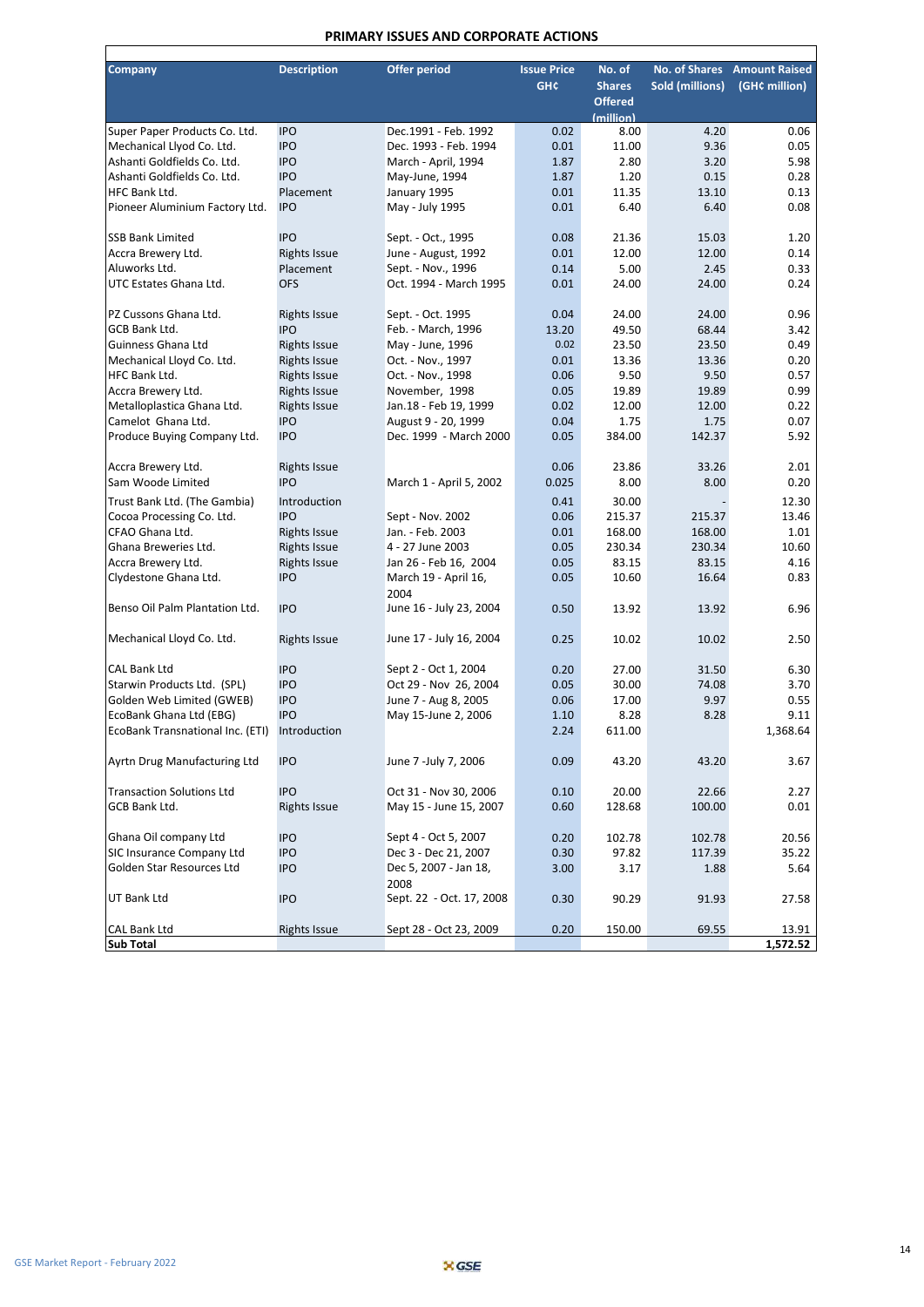#### **PRIMARY ISSUES AND CORPORATE ACTIONS (Continuation)**

| A. Equities                     |                          |                                       |                                  |                                                           |                      |                                       |
|---------------------------------|--------------------------|---------------------------------------|----------------------------------|-----------------------------------------------------------|----------------------|---------------------------------------|
| <b>Company</b>                  | <b>Description</b>       | <b>Offer period</b>                   | <b>Issue Price</b><br><b>GHC</b> | <b>No. of Shares</b><br>Offered (million) Sold (millions) | <b>No. of Shares</b> | <b>Amount Raised</b><br>(GH¢ million) |
| Ecobank Ghana Ltd.              | <b>Rights Issue</b>      | Oct 2 - Oct 20 2009                   | 2.78                             | 28.60                                                     | 28.60                | 79.50                                 |
| <b>SSB Bank Limited</b>         | <b>Rights Issue</b>      | Oct 19 - Nov 06, 2009                 | 0.4                              | 57.50                                                     | 48.89                | 19.56                                 |
| Standard Chartered Bank Gh.     | <b>Rights Issue</b>      | Nov 10 - Dec 1 2009                   | 29                               | 1.66                                                      | 1.66                 | 48.00                                 |
| Ltd.                            |                          |                                       |                                  |                                                           |                      |                                       |
| Aluworks Limited                | <b>Rights Issue</b>      | Mar 15 - Apr 16 2010                  | 0.4                              | 75.00                                                     | 50.37                | 20.15                                 |
| <b>Tullow Oil Plc</b>           | <b>IPO</b>               | Jun 13 - Jul 4, 2011                  | 31                               | 4.00                                                      | 3.53                 | 109.48                                |
| <b>Guinness Ghana Breweries</b> | <b>Rights Issue</b>      | Oct 17 to Nov 14th                    | 1.5                              | 46.67                                                     | 46.67                | 70.00                                 |
| Ltd.                            |                          | 2011                                  |                                  |                                                           |                      |                                       |
| <b>CAL Bank Ltd</b>             | Placement                | April, 2012                           | 0.25                             | 300.00                                                    | 300                  | 75.00                                 |
| <b>UT Bank Ltd</b>              | Placement                | October 1, 2012                       | 0.03                             | 166.67                                                    | 154.27               | 46.28                                 |
| Standard Chartered Bank Gh.     | <b>Bonus Shares</b>      | November 1, 2012                      | N/A                              | 96.26                                                     | N/A                  | N/A                                   |
| Ltd.<br>HFC Bank Ltd.           | Placement                |                                       | 0.62                             |                                                           | 112.42               |                                       |
| NewGold ETF                     |                          | November 1, 2012                      |                                  | 121.95<br>0.40                                            |                      | 50.00                                 |
| Aluworks Ltd.                   | <b>Secondary Listing</b> | August 2012<br>Feb 25 to Mar 22, 2013 | 13.2                             | 600.00                                                    | 144.64               | 7.23                                  |
|                                 | <b>Rights Issue</b>      |                                       |                                  |                                                           |                      |                                       |
| Total Petroleum Ghana Ltd.      | <b>Bonus Shares</b>      | August 1, 2013                        | N/A                              | 97.89                                                     | N/A                  | N/A                                   |
| Ghana Oil company Ltd           | <b>Bonus Shares</b>      | December 9, 2013                      | N/A                              | 42.04                                                     | N/A                  | N/A                                   |
| Mega African Capital Ltd        | Offer for                | Mar 10 - Mar 28, 2014                 | 3                                | 1.33                                                      | 1.33                 | 4.00                                  |
|                                 | Subscription             |                                       |                                  |                                                           |                      |                                       |
| Starwin Products Ltd. (SPL)     | <b>Rights Issue</b>      | Oct 20th to Nov 17th                  | 0.03                             | 333.00                                                    | N/A                  | 5.57                                  |
|                                 |                          | 2014                                  |                                  |                                                           |                      |                                       |
| Societe Generale Ghana Ltd.     | <b>Bonus Shares</b>      | May 8, 2015                           | N/A                              | 33.39                                                     | N/A                  | N/A                                   |
|                                 |                          |                                       |                                  |                                                           |                      |                                       |
| <b>SAMBA Foods Limited</b>      | <b>IPO</b>               | Feb 23 - Mar 27 2015                  | 0.72                             | 3.48                                                      | 3.48                 | 2.50                                  |
| Meridian Marshalls Holding      | <b>IPO</b>               | April 27 - June 12, 2015              | 0.1                              | 25.00                                                     | 21                   | 1.43                                  |
| Co.                             |                          |                                       |                                  |                                                           |                      |                                       |
| Ecobank Transnational Inc.      | <b>Bonus Shares</b>      | July 21, 2015                         | N/A                              | 1,500.00                                                  | N/A                  | N/A                                   |
| (ETI)                           |                          |                                       |                                  |                                                           |                      |                                       |
| <b>HORDS Limited</b>            | <b>IPO</b>               | June 25 - July 17, 2015               | 0.05                             | 80.00                                                     | 80                   | 4.00                                  |
|                                 |                          |                                       |                                  |                                                           |                      |                                       |
| Intravenous Infusions Ltd       | <b>IPO</b>               | 14 Oct - 25 Nov 2015                  | 0.08                             | 285.63                                                    | 94.3                 | 6.83                                  |
| Mega African Capital Ltd        | <b>Rights Issue</b>      | Oct 29, 2015 - Dec 3,                 | 5                                | 0.86                                                      | 0.86                 | 4.30                                  |
|                                 |                          | 2015                                  |                                  |                                                           |                      |                                       |
| Ghana Oil company Ltd           | <b>Rights Issue</b>      | 3 May - 18 May 2016                   | 1.24                             | 139.60                                                    | 142.4                | 176.60                                |
| <b>Guinness Ghana Breweries</b> | <b>Rights Issue</b>      | 6 May - 3 June 2016                   | 1.87                             | 96.30                                                     | 96.3                 | 180.00                                |
| Ltd.<br>Societe Generale Ghana  | <b>Rights Issue</b>      | 9 - 23 September 2016                 |                                  | 65.88                                                     | 61.78                | 38.30                                 |
| Limited                         |                          |                                       |                                  |                                                           |                      |                                       |
| <b>ADB Bank</b>                 | <b>IPO</b>               | 24th-05 Dec 2016                      | 2.65                             | 144.80                                                    | 122.94               | 325.78                                |
| <b>Access Bank Limited</b>      | <b>IPO</b>               | 19th - 25th Nov 2016                  | $\overline{4}$                   | 26.00                                                     | 7.4                  | 29.62                                 |
| HFC Bank Ltd.                   | <b>Rights Issue</b>      | 4th-20th Dec 2017                     | 0.55                             | 90.91                                                     | 91.92                | 50.56                                 |
| DIGICUT Advertising and         | <b>IPO</b>               | 1st-4th March 2018                    | 0.08                             | 118.89                                                    | 118.89               | 9.51                                  |
| <b>Production Ltd</b>           |                          |                                       |                                  |                                                           |                      |                                       |
| <b>Enterprise Group Ltd</b>     | <b>Rights Issue</b>      | 14th-28th March 2018                  | 4.57                             | 36.62                                                     | 36.62                | 219.72                                |
|                                 |                          |                                       |                                  |                                                           |                      |                                       |
| Societe Generale Ghana          | <b>Bonus Shares</b>      | 20th April 2018                       | N/A                              | 71.51                                                     | N/A                  | N/A                                   |
| Limited                         |                          |                                       |                                  |                                                           |                      |                                       |
| <b>CAL Bank Ltd</b>             | <b>Bonus Shares</b>      | 4th June 2018                         | N/A                              | 78.32                                                     | N/A                  | N/A                                   |
| Ecobank Ghana Ltd.              | <b>Bonus Shares</b>      | 6th June 2018                         | N/A                              | 29.32                                                     | N/A                  | N/A                                   |
| <b>Access Bank Limited</b>      | <b>Rights Issue</b>      | 4 May - 2 July 2018                   | 3.96                             | 75.76                                                     | 55.85                | 221.18                                |
| Standard Chartered Bank Gh.     | <b>Bonus Shares</b>      | 6th July 2018                         | N/A                              | 19.25                                                     | N/A                  | N/A                                   |
| Ltd.                            |                          |                                       |                                  |                                                           |                      |                                       |
| Republic Bank Ghana Ltd.        | <b>Rights Issue</b>      | 23 July - 10 Aug 2018                 | 0.55                             | 463.64                                                    | 463.64               | 255.00                                |
| MTN Ghana:td.                   | <b>IPO</b>               | 29 May - 31 Aug 2018                  | 0.75                             | 4,637.39                                                  | 1,530.47             | 1,146.59                              |
| Societe Generale Ghana          | <b>Rights Issue</b>      | 4 Oct - 24 Oct 2018                   | 0.81                             | 208.57                                                    | 204.24               | 168.94                                |
| Limited                         |                          |                                       |                                  |                                                           |                      |                                       |
| Agricultural Development        | <b>Rights Issue</b>      | 14 Mar - 21 Mar 2019                  | 4.76                             | 48.95                                                     | 30.80                | 146.60                                |
| Bank                            |                          |                                       |                                  |                                                           |                      |                                       |
| Agricultural Development        | Placement                | 10 Jan - 14 Jan 2020                  | 3.25                             | 39.08                                                     | 39.076               | 127.00                                |
| Bank                            |                          |                                       |                                  |                                                           |                      |                                       |
| Dannex Ayrton Starwin Plc       | Merger                   | January 15, 2020                      | 0.4                              | 84.77                                                     | 84.77                | 33.91                                 |
| Pesewa One Plc                  | Introduction             | March 24, 2021                        | 0.6                              | 5.00                                                      |                      | 3,683.13                              |
| Grand Total (Page 14 + 15)      |                          |                                       |                                  |                                                           |                      | 5,255.66                              |

\*\*\* The Issue Price is an Average Price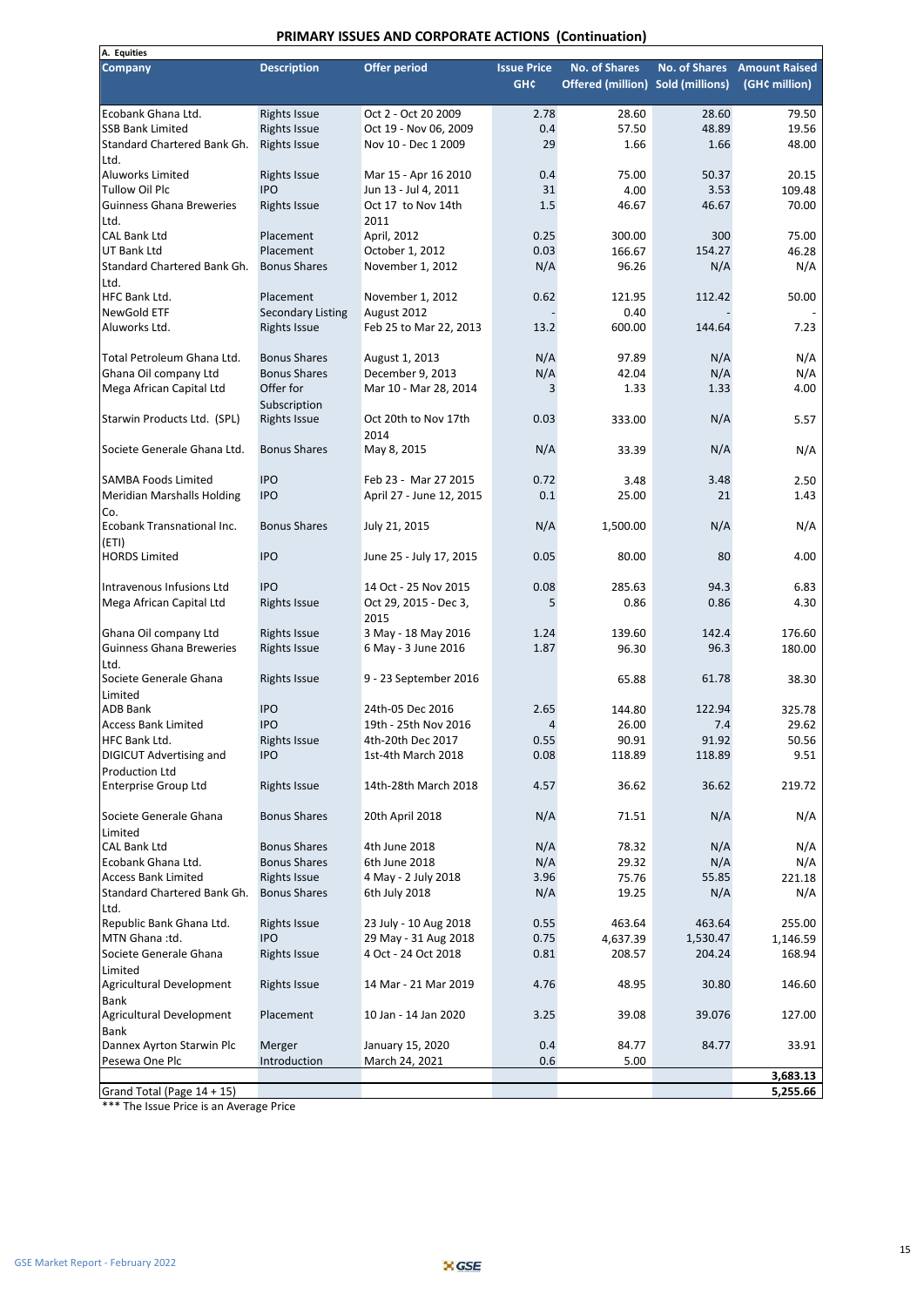#### **BROKER RANKINGS : FEBRUARY 2022**

| LICENSED DEALING MEMBER             | <b>VALUE TRADED</b> | <b>MARKET SHARE</b> | <b>VOLUME TRADED</b> | <b>MARKET SHARE</b> |
|-------------------------------------|---------------------|---------------------|----------------------|---------------------|
| <b>CHAPELHILL DENHAM SECURITIES</b> | 16,024,445.81       | 30.31%              | 12,344,052           | 19.84%              |
| <b>DATABANK BROKERAGE</b>           | 14,556,690.77       | 27.54%              | 11,662,209           | 18.74%              |
| <b>IC SECURITIES</b>                | 8,226,781.38        | 15.56%              | 16,674,650           | 26.80%              |
| <b>EDC STOCKBROKERS</b>             | 5,523,150.00        | 10.45%              | 5,103,133            | 8.20%               |
| <b>STRATEGIC AFRICAN SECURITIES</b> | 2,413,979.30        | 4.57%               | 7,215,759            | 11.60%              |
| <b>UMB STOCKBROKERS</b>             | 1,577,200.44        | 2.98%               | 4,411,687            | 7.09%               |
| <b>TEAK TREE BROKERAGE</b>          | 1,102,739.51        | 2.09%               | 524,905              | 0.84%               |
| <b>NTHC SECURITIES</b>              | 692,301.03          | 1.31%               | 236,247              | 0.38%               |
| <b>FIRSTBANC BROKERAGE</b>          | 608,880.44          | 1.15%               | 643,167              | 1.03%               |
| <b>REPUBLIC SECURITIES</b>          | 508,709.73          | 0.96%               | 156,155              | 0.25%               |
| <b>BULLION SECURITIES</b>           | 369,842.16          | 0.70%               | 496,704              | 0.80%               |
| <b>AMBER SECURTIES</b>              | 315,433.24          | 0.60%               | 261,382              | 0.42%               |
| <b>SIC BROKERAGE</b>                | 248,386.70          | 0.47%               | 335,537              | 0.54%               |
| <b>PRUDENTIAL SECURITIES</b>        | 219,943.08          | 0.42%               | 786,413              | 1.26%               |
| <b>SBG SECURITIES</b>               | 170,659.31          | 0.32%               | 115,829              | 0.19%               |
| <b>BLACKSTAR BROKERAGE</b>          | 169,002.51          | 0.32%               | 1,114,343            | 1.79%               |
| <b>CDH SECURITIES</b>               | 106,602.77          | 0.20%               | 131,142              | 0.21%               |
| <b>SERENGETI CAPITAL</b>            | 25,191.04           | 0.05%               | 4,124                | 0.01%               |
| <b>WORLDWIDE SECURITIES</b>         | 0.00                | 0.00%               | $\Omega$             | 0.00%               |
| <b>TOTAL</b>                        | 52,859,939.22       | 100%                | 62,217,438           | 100%                |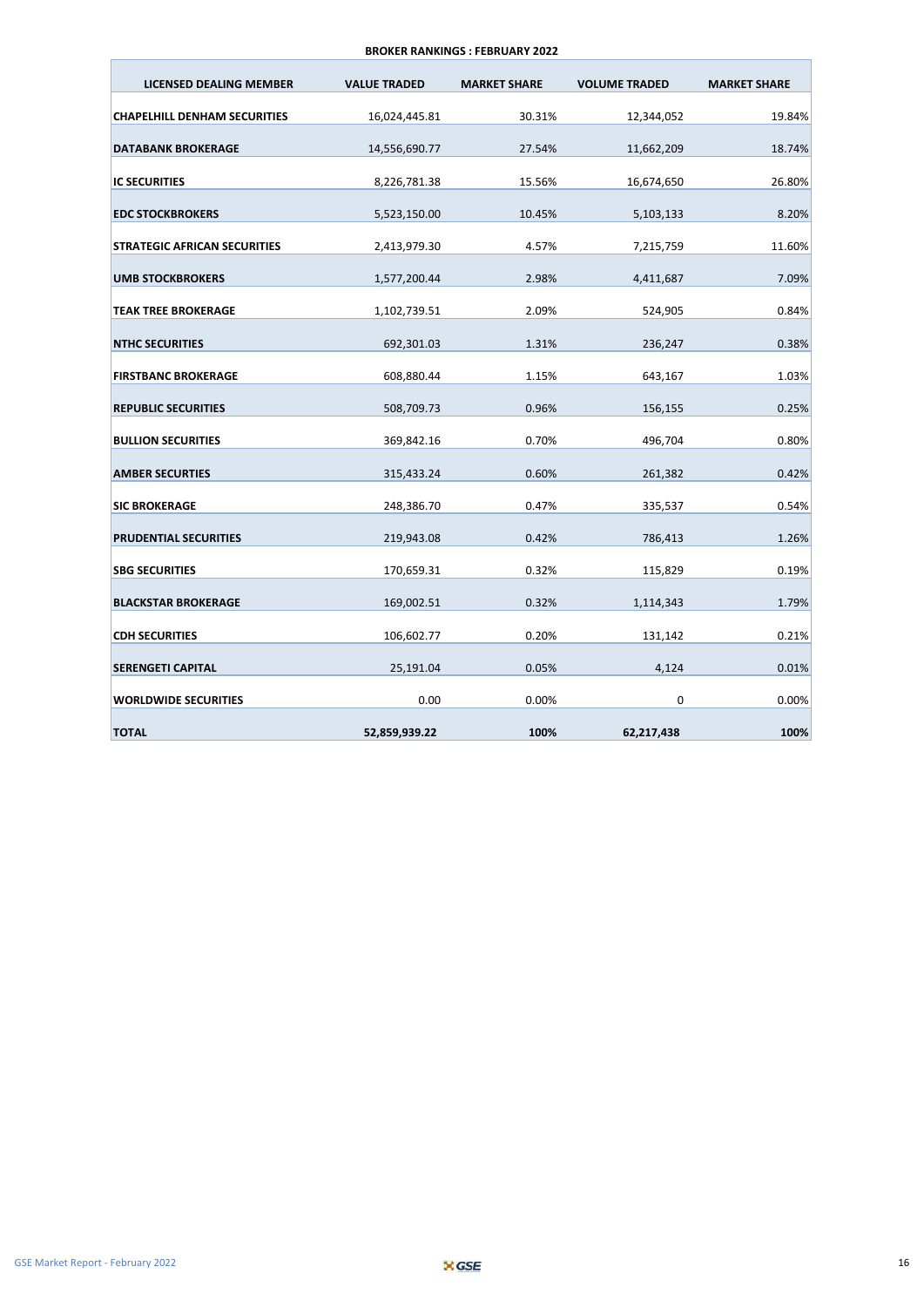#### **BROKER RANKINGS : JANUARY - FEBRUARY 2022**

| LICENSED DEALING MEMBER             | <b>VALUE TRADED</b> | <b>MARKET SHARE</b> | <b>VOLUME TRADED</b> | <b>MARKET SHARE</b> |
|-------------------------------------|---------------------|---------------------|----------------------|---------------------|
| <b>CHAPELHILL DENHAM SECURITIES</b> | 54,494,804.84       | 42.10%              | 47,846,538           | 36.42%              |
| <b>DATABANK BROKERAGE</b>           | 34,376,321.71       | 26.56%              | 29,311,306           | 22.31%              |
| <b>IC SECURITIES</b>                | 17,793,809.68       | 13.75%              | 25,038,949           | 19.06%              |
| <b>EDC STOCKBROKERS</b>             | 6,354,485.68        | 4.91%               | 6,061,908            | 4.61%               |
| <b>BLACKSTAR BROKERAGE</b>          | 4,700,113.06        | 3.63%               | 5,614,924            | 4.27%               |
| <b>STRATEGIC AFRICAN SECURITIES</b> | 2,540,714.46        | 1.96%               | 7,324,794            | 5.58%               |
| <b>UMB STOCKBROKERS</b>             | 2,432,669.21        | 1.88%               | 4,540,917            | 3.46%               |
|                                     |                     |                     |                      |                     |
| <b>TEAK TREE BROKERAGE</b>          | 2,240,173.40        | 1.73%               | 1,239,007            | 0.94%               |
| <b>NTHC SECURITIES</b>              | 1,124,003.55        | 0.87%               | 446,832              | 0.34%               |
| <b>FIRSTBANC BROKERAGE</b>          | 694,369.76          | 0.54%               | 751,736              | 0.57%               |
| <b>REPUBLIC SECURITIES</b>          | 608,867.98          | 0.47%               | 253,857              | 0.19%               |
| <b>SIC BROKERAGE</b>                | 601,425.29          | 0.46%               | 948,012              | 0.72%               |
| <b>BULLION SECURITIES</b>           | 411,359.42          | 0.32%               | 505,422              | 0.38%               |
| <b>AMBER SECURTIES</b>              | 315,433.24          | 0.24%               | 261,382              | 0.20%               |
| <b>SBG SECURITIES</b>               | 300,317.41          | 0.23%               | 161,513              | 0.12%               |
| <b>PRUDENTIAL SECURITIES</b>        | 287,115.42          | 0.22%               | 904,229              | 0.69%               |
| <b>CDH SECURITIES</b>               | 111,623.37          | 0.09%               | 136,137              | 0.10%               |
| <b>SERENGETI CAPITAL</b>            | 39,867.10           | 0.03%               | 26,957               | 0.02%               |
| <b>WORLDWIDE SECURITIES</b>         | 0.00                | 0.00%               | $\Omega$             | 0.00%               |
| <b>TOTAL</b>                        | 129,427,474.58      | 100%                | 131,374,420          | 100%                |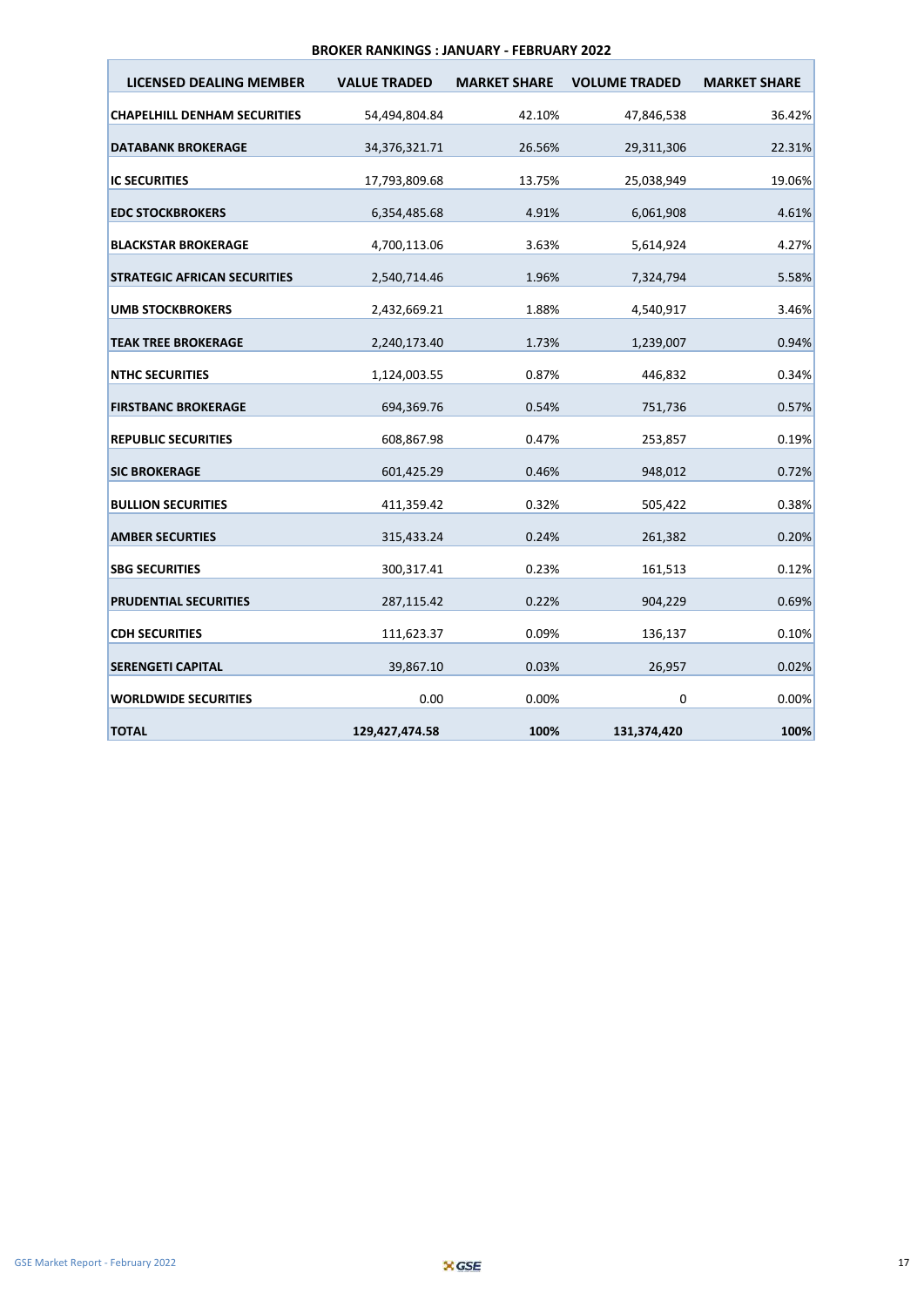#### **CLIENT TYPE RANKINGS : JANUARY - FEBRUARY 2022**

| <b>CLIENT TYPE</b>      | <b>VALUE TRADED</b> | <b>MARKET SHARE</b> | <b>VOLUME TRADED</b> | <b>MARKET SHARE</b> |
|-------------------------|---------------------|---------------------|----------------------|---------------------|
| <b>Foreign Company</b>  | 105,469,310.52      | 81.49%              | 102,376,201          | 77.93%              |
| <b>Local Company</b>    | 14,239,656.57       | 11.00%              | 19,080,575           | 14.52%              |
| <b>Local Individual</b> | 9,631,986.30        | 7.44%               | 9,708,968            | 7.39%               |
| <b>Pension Funds</b>    | 0.00                | 0.00%               | $\mathbf 0$          | 0.00%               |
| Foreign Individual      | 37,313.11           | 0.03%               | 30,217               | 0.02%               |
| <b>Broker</b>           | 0.00                | 0.00%               | $\mathbf{0}$         | 0.00%               |
| <b>Foreign Resident</b> | 31,728.50           | 0.02%               | 163,976              | 0.12%               |
| <b>Joint Account</b>    | 17,479.58           | 0.01%               | 14,483               | 0.01%               |
| <b>Local Minor</b>      | 0.00                | 0.00%               | 0                    | 0.00%               |
| <b>TOTAL</b>            | 129,427,474.58      | 100%                | 131,374,420          | 100%                |